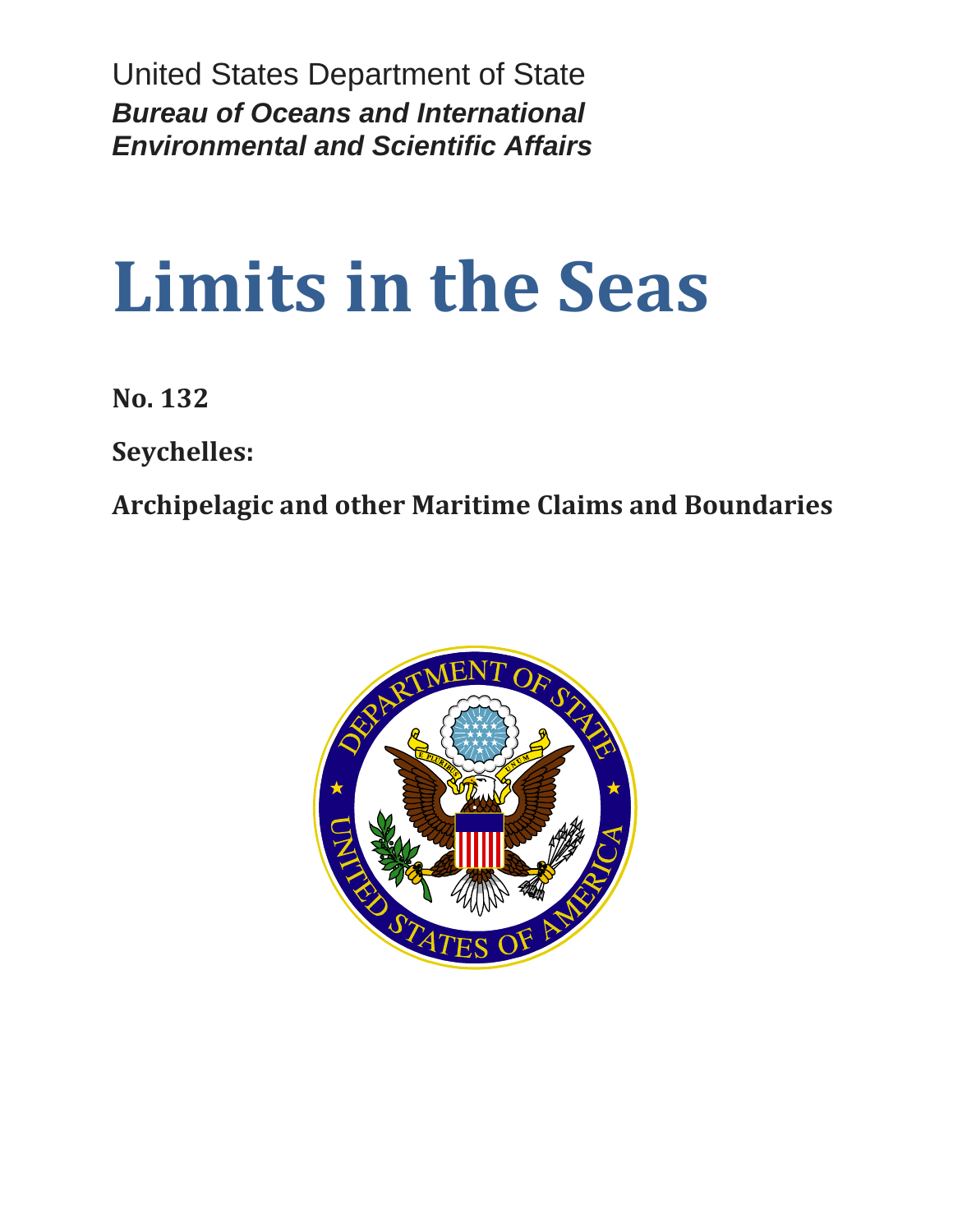# **LIMITS IN THE SEAS**

# **No. 132**

# **SEYCHELLES**

# **ARCHIPELAGIC AND OTHER MARITIME CLAIMS AND BOUNDARIES**

# **February 14, 2014**

**Office of Ocean and Polar Affairs Bureau of Oceans and International Environmental and Scientific Affairs U.S. Department of State**

This study is one of a series issued by the Office of Ocean and Polar Affairs, Bureau of Oceans and International Environmental and Scientific Affairs in the Department of State. The purpose of the series is to examine a coastal State's maritime claims and/or boundaries and assess their consistency with international law. This study represents the views of the United States Government only on the specific matters discussed therein and does not necessarily reflect an acceptance of the limits claimed.

This study, and earlier studies in this series, may be downloaded from [http://www.state.gov/e/oes/ocns/opa/c16065.htm.](http://www.state.gov/e/oes/ocns/opa/c16065.htm) Comments and questions should be emailed to [LimitsInTheSeas@state.gov.](mailto:LimitsInTheSeas@state.gov) Principal analysts for this study are Brian Melchior and Kevin Baumert.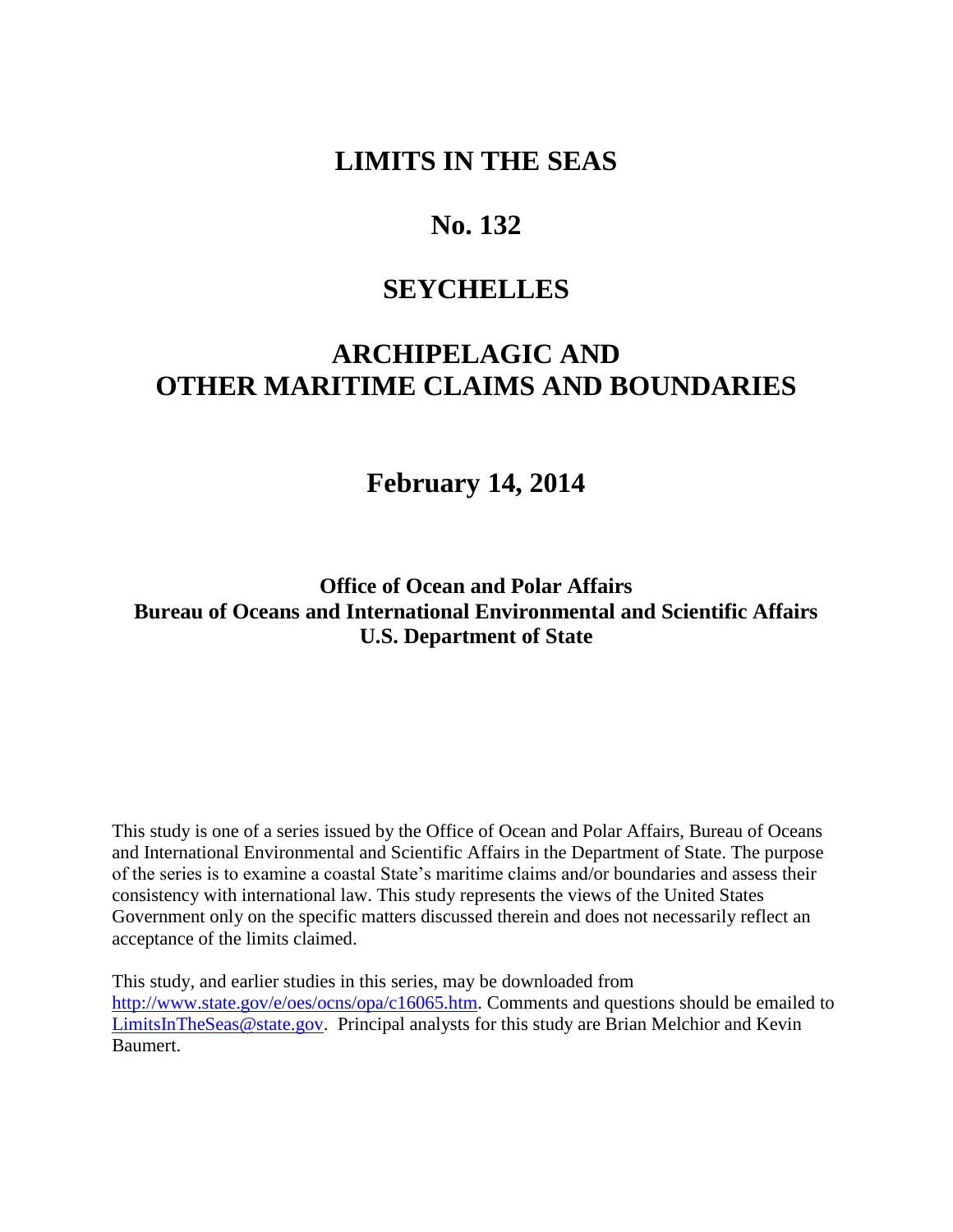## **Introduction**

This study analyzes the maritime claims and maritime boundaries of the Republic of Seychelles, including its archipelagic baseline claim. Seychelles' Maritime Zones (Baselines) Order, 2008 (Annex 1 to this study) took effect on November 6, 2008, and established the coordinates of Seychelles' normal and archipelagic baselines.<sup>1</sup> The archipelagic baselines are shown on Map 1 to this study. This Order was made in exercise of the powers conferred by section 3 of the Maritime Zones Act, 1999 (Act No. 2), as amended by the Maritime Zones Act, 2009 (Act No. 5 of 2009) (Annex 2 to this study). The 1999 Act established a 12-nautical mile (nm) territorial sea, 24-nm contiguous zone and 200-nm exclusive economic zone  $(EEZ)$ <sup>2</sup> Seychelles ratified the 1982 United Nations Convention on the Law of the Sea (LOS Convention) on September 16, 1991 and ratified the 1994 Agreement Relating to the Implementation of Part XI of the Convention on December 15, 1994. $3$ 

## **Basis for Analysis**

The LOS Convention contains certain provisions related to archipelagic States. Article 46 provides that an "archipelagic State" means "a State constituted wholly by one or more archipelagos and may include other islands." An "archipelago" is defined as "a group of islands, including parts of islands, interconnecting waters and other natural features which are so closely interrelated that such islands, waters and other natural features form an intrinsic geographical, economic and political entity, or which historically have been regarded as such."

Only an "archipelagic State" may draw archipelagic baselines. Article 47 sets out geographic criteria to which archipelagic States must adhere when establishing archipelagic baselines (Annex 3 to this study).

Under Article 47.1, an archipelagic State may draw straight archipelagic baselines joining the outermost points of the outermost islands and drying reefs of the archipelago, provided that within such baselines are included the main islands and an area in which the ratio of the area of the water to the area of the land, including atolls, is between 1 to 1 and 9 to 1. For the purpose of computing this ratio, "land areas may include waters lying within the fringing reefs of islands and atolls, including that part of a steep-sided oceanic plateau which is enclosed or nearly enclosed by a chain of limestone islands and drying reefs lying on the perimeter of the plateau" (Article 47.7). In addition, the length of any baseline segment shall not exceed 100 nm except

[http://www.un.org/Depts/los/LEGISLATIONANDTREATIES/PDFFILES/SYC\\_1999\\_Act2.pdf](http://www.un.org/Depts/los/LEGISLATIONANDTREATIES/PDFFILES/SYC_1999_Act2.pdf) and at [http://www.seylii.org/sc/legislation/consolidated-act/122.](http://www.seylii.org/sc/legislation/consolidated-act/122) Act No. 2 was amended by the Maritime Zones (Amendment) Act, 2009 (Act No. 5 of 2009), *Law of the Sea Bulletin* No. 70, at 29 (2009). The act may be further

amended to implement the two continental shelf treaties with Mauritius. See infra note 16.

[http://www.un.org/Depts/los/convention\\_agreements/texts/unclos/closindx.htm.](http://www.un.org/Depts/los/convention_agreements/texts/unclos/closindx.htm)

 $\overline{a}$ 

<sup>&</sup>lt;sup>1</sup> The list of geographic coordinates contained in the Order (S.I. 88 of 2008) was deposited with the UN Secretary General on March 20, 2009. An amendment (S.I. 35 of 2009), with minor adjustment, was later deposited with the UN on May 5, 2009. The Orders are available from the UN Division for Ocean Affairs and the Law of the Sea (DOALOS), at[: http://www.un.org/Depts/los/LEGISLATIONANDTREATIES/STATEFILES/SYC.htm.](http://www.un.org/Depts/los/LEGISLATIONANDTREATIES/STATEFILES/SYC.htm)  $2^2$  Text of Act No. 2 is available from the UN Division for Ocean Affairs and the Law of the Sea (DOALOS), at:

<sup>&</sup>lt;sup>3</sup> United Nations Convention on the Law of the Sea, Montego Bay, opened for signature Dec. 10, 1982, entered into force Nov. 10, 1994, 1833 UNTS 397, available from DOALOS, at: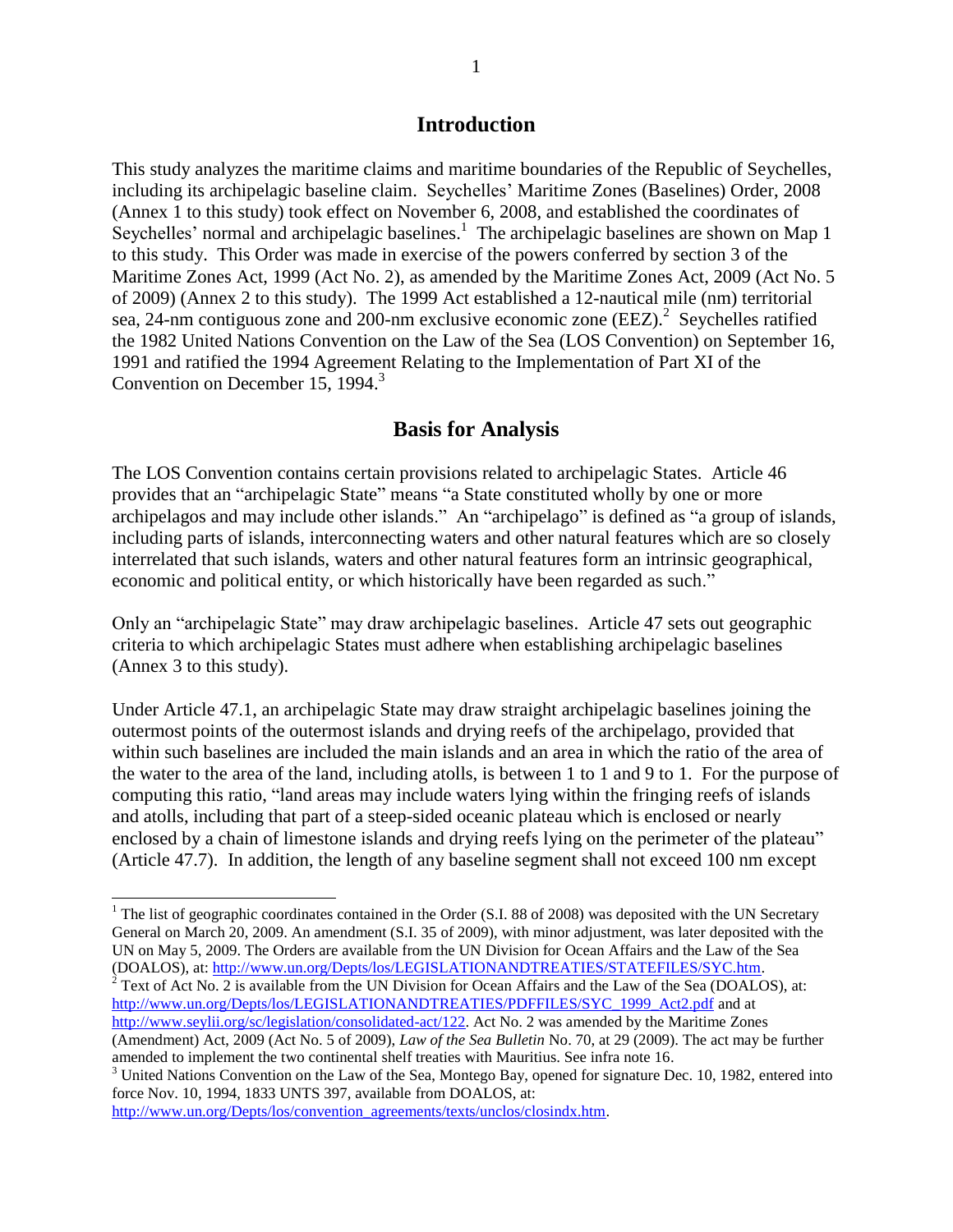that up to 3 percent of the total number of baselines may have a length up to 125 nm (Article 47.2).

Additional provisions of Article 47 state that such baselines shall not depart to any appreciable extent from the general configuration of the archipelago, that such baselines shall not be drawn, with noted exceptions, using low-tide elevations, and that the system of such baselines shall not be applied in such a manner as to cut off from the high seas or exclusive economic zone (EEZ) the territorial sea of another State (Article 47.3 - 47.5).

The LOS Convention further reflects the specific rights and duties given to archipelagic States over their land and water territory. Article 53 allows the archipelagic State to "designate sea lanes . . . suitable for the continuous and expeditious passage of foreign ships . . . through . . . its archipelagic waters and the adjacent territorial sea." Also, Article 53.12 provides that "[i]f an archipelagic State does not designate sea lanes . . ., the right of archipelagic sea lanes passage may be exercised through the routes normally used for international navigation."

## **Analysis**<sup>4</sup>

Seychelles is an archipelagic State located in the Indian Ocean to the east of Tanzania, to the northeast of Comoros, and to the north of the Glorioso Islands (France), Madagascar, and Mauritius. Seychelles consists of approximately 115 islands, and many smaller features and underwater banks. These islands and other features are not all in close proximity to one another.

Because of its geography, Seychelles' Baselines Order establishes archipelagic baselines around four separate groups of islands. The four archipelagic baseline systems of Seychelles are composed of 157 line segments, ranging in length from 0.1 nm to 7.6 nm, with a total length of 398 nm. To be consistent with the LOS Convention, each archipelagic baseline system must encompass an "archipelago," as defined in Article 46 of the LOS Convention, and also satisfy the criteria set forth in Article 47. 5

One of the four groups of archipelagic baseline systems of Seychelles meets the water-to-land area ratio set forth in Article 47.1:

## **Group 1: Mahé and other islands**

 $\overline{\phantom{a}}$ 

Total Area  $= 2,848$  square kilometers Water Area  $= 2,602$  square kilometers Land Area  $= 246$  square kilometers Water-to-land area ratio  $= 10.58$  to 1

## **Group 2: Farquhar and Providence Atolls**

<sup>4</sup> Calculations for this analysis were conducted in ESRI ArcMap 10, using the Universal Transverse Mercator, Zone 38 (Cosmoledo and Aldabra), 39 (Farquhar), and 40 (Mahé) South projections and are based on the World Geodetic

System 1984 (WGS84) datum. 5 *See* II *United Nations Convention on the Law of the Sea, 1982: A Commentary* 430-431 para. 47.9(c)-(d), Martinus Nijhoff Publishers, 1993.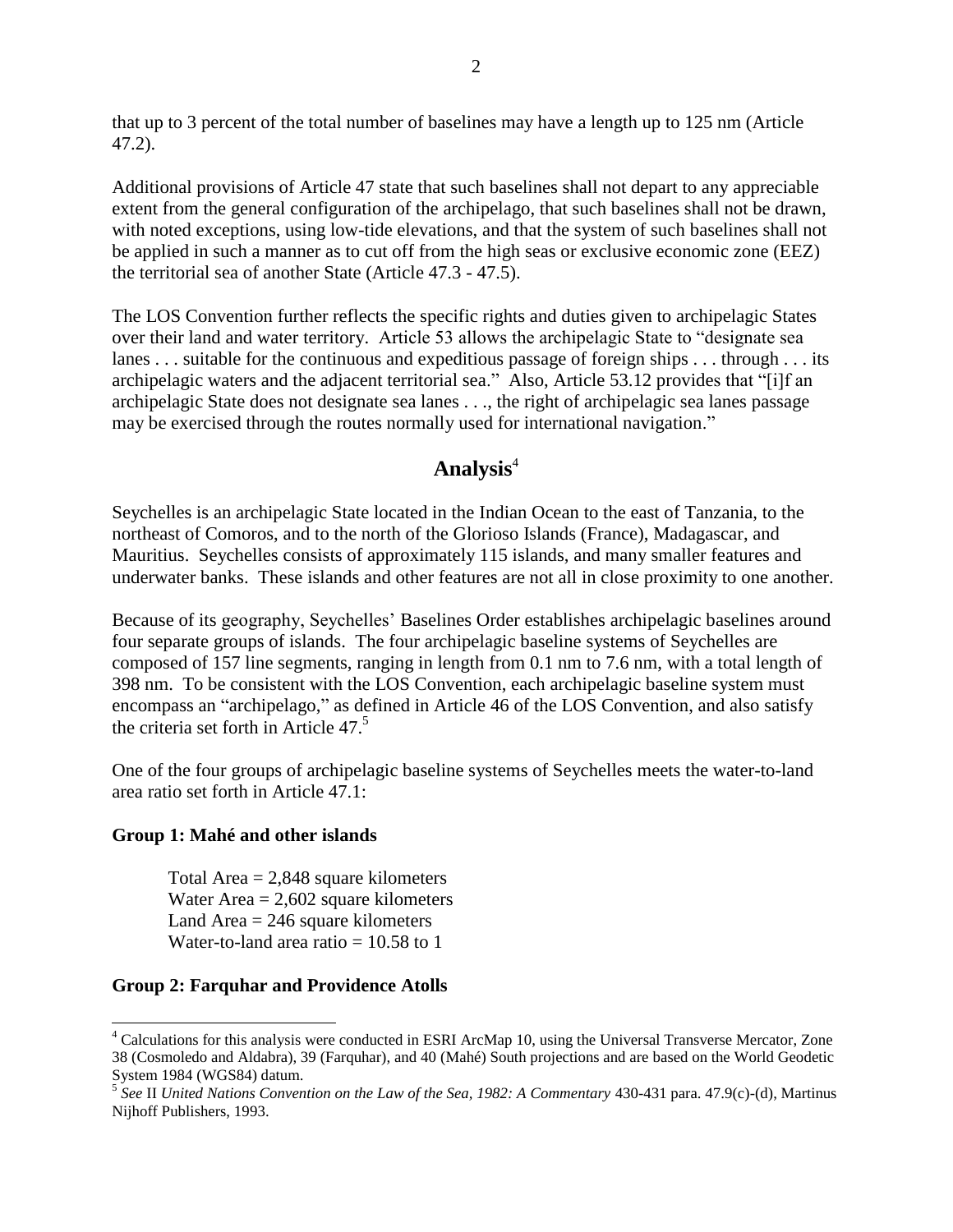Total Area  $= 3,373$  square kilometers Water Area  $= 3,359$  square kilometers Land Area  $= 14$  square kilometers Water-to-land area ratio  $= 239.93$  to 1

#### **Group 3: Cosmoledo Atoll and Astove Island**

Total Area  $=$  546 square kilometers Water Area = 534 square kilometers Land Area  $= 12$  square kilometers Water-to-land area ratio  $=$  44.5 to 1

### **Group 4: Aldabra Atoll and Assomption Island**

Total Area = 972 square kilometers Water Area  $= 814$  square kilometers Land Area  $= 158$  square kilometers Water-to-land area ratio  $= 5.15$  to 1

 $\overline{\phantom{a}}$ 

Group 4 meets the water-to-land area ratio set forth in Article 47.1. The water-to-land area ratios calculated above for Groups 1, 2, and 3 exceed what is permissible under Article 47.1. Mahé and the other islands within Group 1 are located above an underwater feature, known as Seychelles Bank. The islands within Groups 2 and 3 are also located above underwater banks. If these banks are considered a "part of a steep-sided oceanic plateau which is enclosed or nearly enclosed by a chain of limestone islands and drying reefs lying on the perimeter of the plateau," as provided for in Article 47.7 of the LOS Convention, these three Groups could meet the waterto-land area ratio criterion in Article 47.1. With respect to Group 1, however, it does not appear as though Seychelles Bank is "enclosed or nearly enclosed by a chain of limestone islands and drying reefs lying on the perimeter of the plateau" as described in Article 47.7. 6 The banks in Groups 2 and 3, on the other hand, are largely enclosed by islands and drying reefs on their perimeter.

In accordance with Article 47.2 of the LOS Convention, none of the baseline segments exceed 100 nm in length. Annex 4 to this study lists the lengths of each segment.

The configuration of the archipelagic baseline systems do not appear to depart to any appreciable extent from the general configuration of the archipelago (Article 47.3). However, it should be noted that Frégate (east of Recif) and Île du Nord (north of Silhouette) were not used to draw the baselines around Group 1, and thus are not within the claimed archipelagic waters of Seychelles.

<sup>6</sup> For background on Article 47(7), *see e.g.*, DOALOS, *The Law of the Sea: Archipelagic States – Legislative History of Part IV of the United Nations Convention on the Law of the Sea*, 1990; Official Records of the Third United Nations Conference on the Law of the Sea, Vol. II, at 260-73; II *United Nations Convention on the Law of the Sea, 1982: A Commentary* 399-432, Martinus Nijhoff Publishers, 1993. *See also*, *Limits in the Seas* No. 128, "The Bahamas: Archipelagic and other Maritime Claims and Boundaries," Jan. 31, 2014, footnote 4.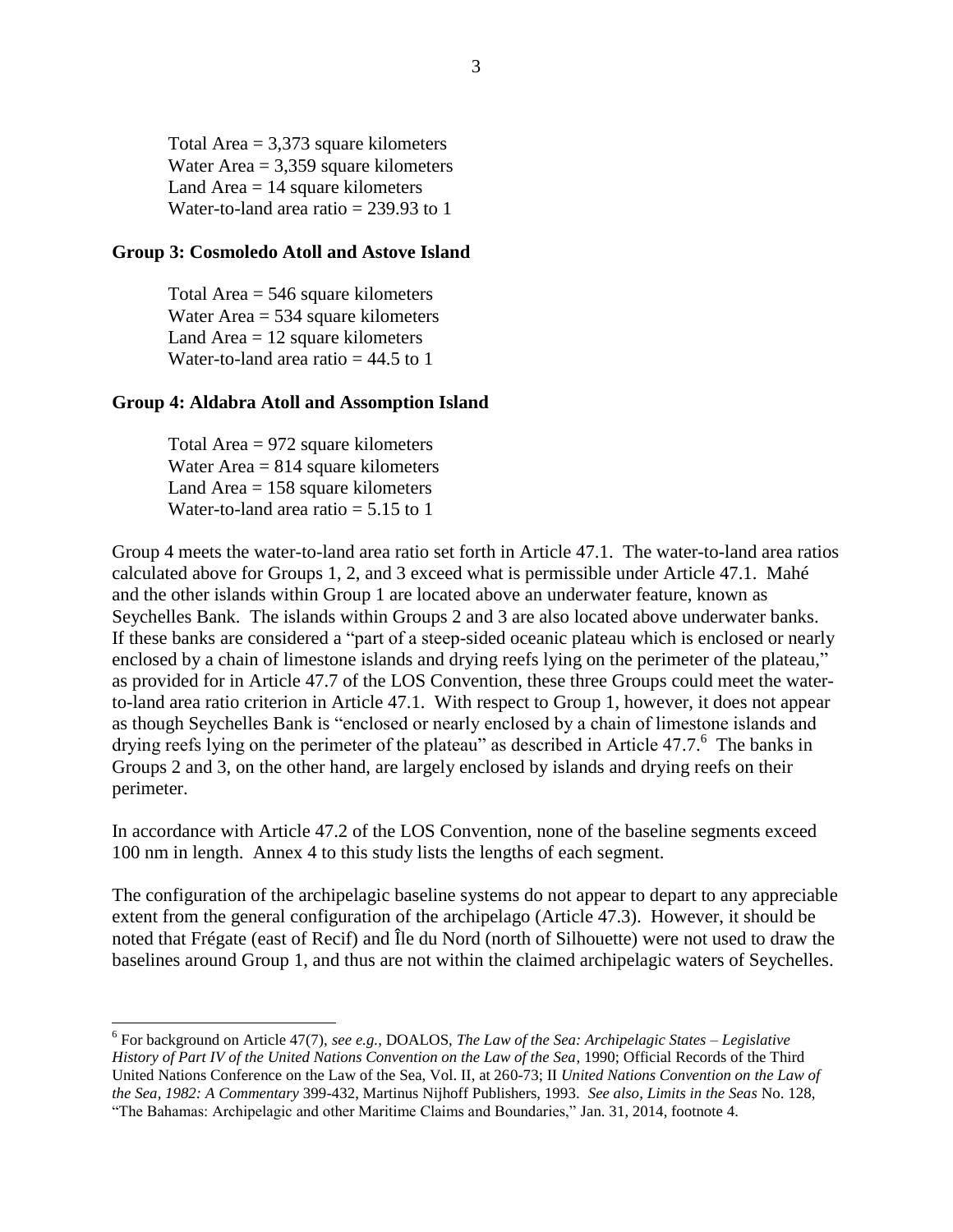The baselines are not drawn in a way that would cut off from the high seas or EEZ the territorial sea of another State (Article 47.5).

None of the baselines appear to be drawn using low tide elevations (Article 47.4). However, there are baseline points that seem to be placed on the open water, where there do not appear to be any islands, drying reefs, or low tide elevations. This is not permitted by Article 47. The lengths of the line segments between these open water points are mostly evenly spaced. This appears to be the case in all four baseline systems. In Group 1, baseline points 7-9, 11-13, 23-24, 29-33, 42, and 45 are not located on any islands, drying reefs, or low ride elevations, so are not appropriate baseline points. For the same reason, points 46-48, 63-69, 77-79, and 89-93 in Group 2, points 103-106 and 119-121 in Group 3, and points 124-125 and 134-137 in Group 4 are not appropriate baseline points. It is not apparent why Seychelles included extraneous points that are not in conformity with the criteria set forth in the LOS Convention. If Seychelles were to remove these points, the archipelagic baseline systems could still conform with the requirement in Article 47.2 that none of the baseline segments exceed 100 nm in length.

In summary, Group 1 does not appear to meet the water-to-land area ratio set forth in Article 47.1; because it is not enclosed or nearly enclosed by islands and drying reefs lying on the perimeter of Seychelles Bank, it cannot benefit from the use of Article 47.7. Further, all four Groups appear to contain baseline points in open water and thus do not conform to Article 47.4.

## **Territorial Sea, Contiguous Zone, Exclusive Economic Zone and Continental Shelf**

By Act No. 2 of 1999, as amended in 2009, the archipelagic waters of Seychelles comprise those waters enclosed by the archipelagic baselines. Seychelles has declared a territorial sea (section 4), a contiguous zone (section 8), and an EEZ (section 9) of 12, 24, and 200 nm, respectively. The breadth of each of these zones is measured from the archipelagic baselines. The outer limits of Seychelles' EEZ and continental shelf are set out in the Maritime Zones (Exclusive Economic Zone and Continental Shelf) Order, 2008 (S.I. 89 of 2008),<sup>7</sup> amending the Maritime Zones (Exclusive Economic Zone and Continental Shelf) Order, 2002 (S.I. 27 of 2002).<sup>8</sup>

Section 11 of the Act describes the continental shelf of Seychelles, including continental shelf extending beyond 200 nm. With respect to its continental shelf beyond 200 nm, Seychelles has made several submissions to the Commission on the Limits of the Continental Shelf (CLCS).<sup>9</sup> On December 1, 2008, Seychelles and Mauritius made a joint submission with respect to the continental shelf in the region of the Mascarene Plateau. On May 7, 2009, Seychelles made a submission concerning its continental shelf in the Northern Plateau Region. On May 9, 2009, Seychelles submitted preliminary information on its continental shelf limits in the Aldabra Island Region. The CLCS made its recommendations on March 30, 2011 with respect to the joint submission with Mauritius of December 1, 2008 concerning the outer limits of the continental shelf beyond 200 nm in the Mascarene Plateau region.<sup>10</sup> Seychelles and Mauritius have accepted

 7 *Law of the Sea Bulletin* No. 70, at 26-28 (2009).

<sup>8</sup> *Law of the Sea Bulletin* No. 52, at 17-19 (2003).

<sup>9</sup> Submissions are available from DOALOS, at:

[http://www.un.org/Depts/los/LEGISLATIONANDTREATIES/STATEFILES/SYC.htm.](http://www.un.org/Depts/los/LEGISLATIONANDTREATIES/STATEFILES/SYC.htm)

<sup>&</sup>lt;sup>10</sup> See Joint submission by the Republic of Mauritius and the Republic of Seychelles in respect of the region of the Mascerene Plateau, dated December 1, 2008. On March 30, 2011 the Commission on the Limits of the Continental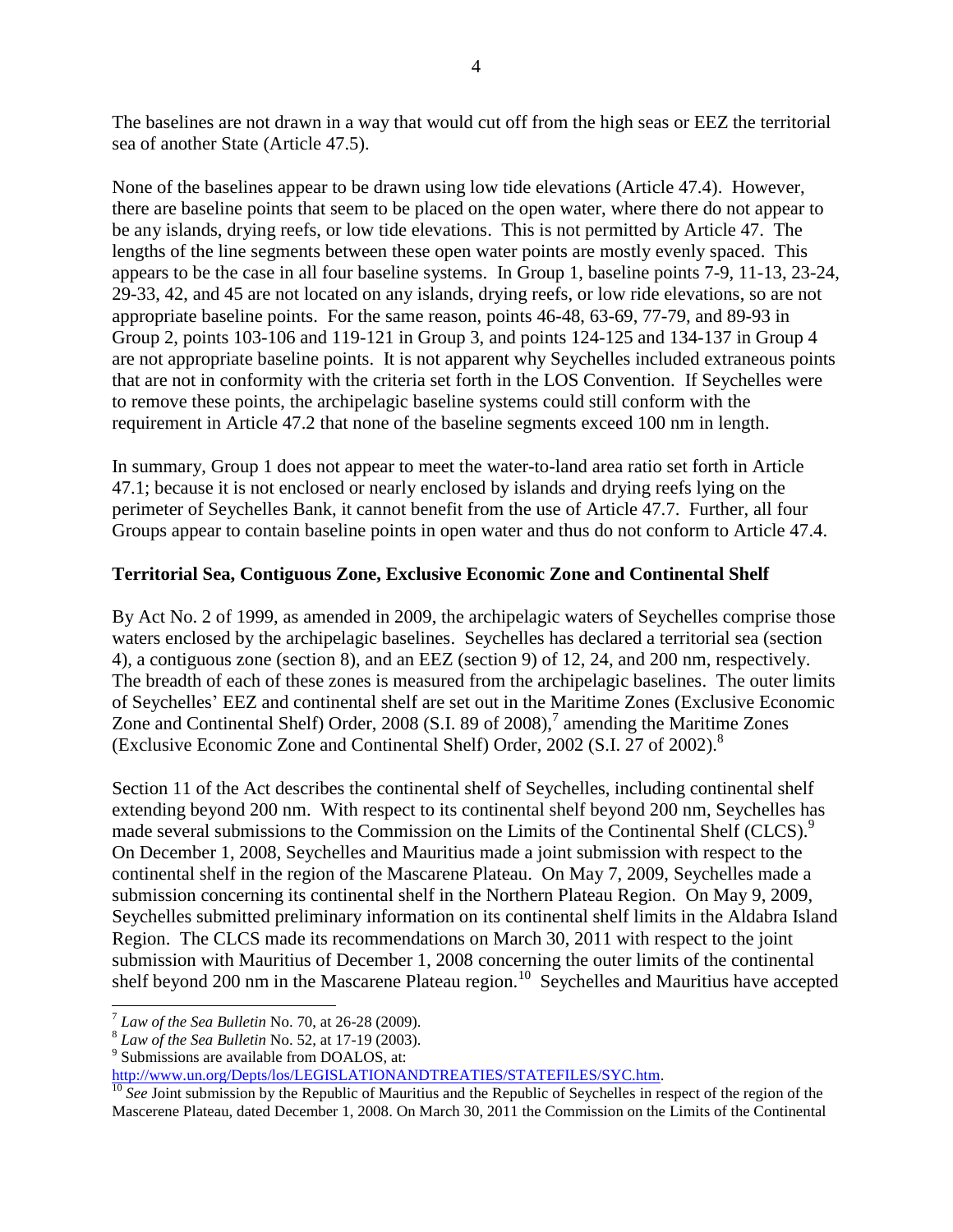these recommendations (see below, Maritime Boundaries).<sup>11</sup> The continental shelf beyond 200 nm of Seychelles and Mauritius in the Mascarene Plateau region is shown in Map  $2<sup>12</sup>$ 

## **Exclusive Economic Zone and Continental Shelf Jurisdiction**

Part III (sections 9-14) of Act No. 2, pertaining to the EEZ and continental shelf, contains a number of provisions that mirror those contained in the LOS Convention regarding coastal State jurisdiction. However, sections 10(d)-(e) and 12(b) provide that Seychelles has, in its EEZ and on its continental shelf "Exclusive jurisdiction over artificial islands, installations and structures... [and] [e]xclusive jurisdiction to regulate, authorize and control marine scientific research." Whereas Seychelles claims "exclusive jurisdiction" over these matters, Article 56 of the LOS Convention provides merely for "coastal State . . . jurisdiction *as provided for in the relevant provisions of this Convention*" (emphasis added).

## **Navigation**

Part IV (sections 15-19) of Act No. 2 recognizes certain navigational rights within the maritime zones of Seychelles, including the right of archipelagic sea lanes passage through archipelagic waters and the right of innocent passage through archipelagic waters and the territorial sea. In section 19, Seychelles has declared the right to designate sea lanes and air routes for the passage of foreign ships and aircraft through or over the archipelagic waters. Similarly, it also declares the right to prescribe traffic separation schemes.

An archipelagic State may designate such sea lanes, and also traffic separation schemes, provided that "an archipelagic State shall refer [such] proposals to the competent international organization with a view to their adoption" (Article 53, paragraphs 1 and 9). As the competent international organization, the International Maritime Organization (IMO) may "adopt only such sea lanes and traffic separation schemes as may be agreed with the archipelagic State, after which the archipelagic State may designate, prescribe, or substitute them" (Article 53.9). As of February 2014, Seychelles' government had not formally designated any archipelagic sea lanes or prescribed traffic separation schemes, nor had it presented proposals to this effect to the IMO. Consistent with Article 53.12 of the LOS Convention, section 18(5) of Act No. 2 states that "[w]here no sea lanes or air routes through or over archipelagic waters have been designated under section 19, the right of archipelagic sea lanes passage may be exercised through lanes or routes normally used for international navigation."

Act No. 2 limits certain navigational rights within the maritime zones of Seychelles. Sections 16(2) and (4) require foreign warships, nuclear-powered ships and ships carrying any nuclear substance or radioactive substance or materials to give notice to and obtain the prior authorization from the government of Seychelles before transiting the territorial sea or archipelagic waters. Section 17(3) further states that "passage of a foreign warship in the

 $\overline{\phantom{a}}$ 

Shelf transmitted its recommendations to the States and the UN Secretary-General. CLCS/70, para. 16. Both are available from DOALOS at: [http://www.un.org/Depts/los/clcs\\_new/commission\\_submissions.htm.](http://www.un.org/Depts/los/clcs_new/commission_submissions.htm)

<sup>&</sup>lt;sup>11</sup> Joint letter from Mauritius and the Seychelles to the UN Secretary-General dated June 18, 2012, note verbale dated July 9, 2012, *Law of the Sea Bulletin* No. 79, at 25 (2013).

<sup>12</sup> See *infra*, note 17.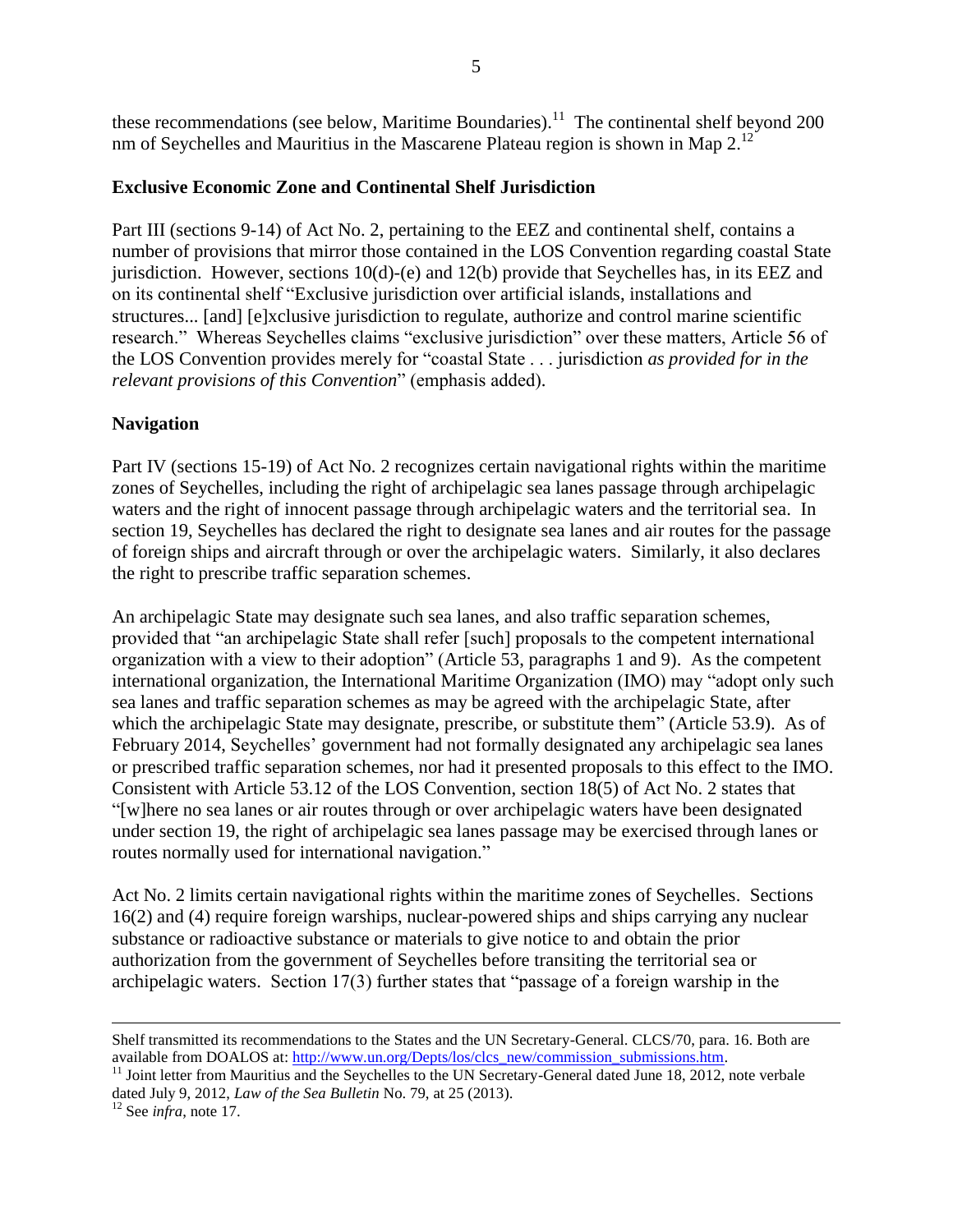territorial sea or archipelagic waters is prejudicial to the peace, good order or security of Seychelles . . . without the prior notice and authorizations." Under Article 17 of the LOS Convention, "ships of all States, whether coastal or land-locked, enjoy the right of innocent passage through the territorial sea." This right of innocent passage also applies in archipelagic waters (Article 52). Sections 16 and 17 of Act No. 2 impermissibly restrict the right of innocent passage and are not in conformity with the LOS Convention. In 2000, the United States delivered a diplomatic note protesting these, as well certain other, sections of Seychelles' legislation.<sup>13</sup> The United States continues to not recognize such navigational restrictions that are not in conformity with international law, as reflected in the LOS Convention.

## **Maritime Boundaries**

 $\overline{\phantom{a}}$ 

Seychelles has established its maritime boundaries with France (Glorioso Islands), Tanzania, and Mauritius, and has concluded a maritime boundary agreement with the Comoros that is not yet in force. Seychelles has an undelimited maritime boundary with Madagascar. The maritime boundaries are shown on Map 2 to this study.

Seychelles' maritime boundary agreement with France (Glorioso Islands), concluded in 2001, established a maritime boundary that separates their respective EEZs and continental shelves.<sup>14</sup> The boundary is approximately 170 nm in length, consisting of two geodesic lines that connect three points.

Seychelles' maritime boundary agreement with Tanzania, concluded in 2002, established a maritime boundary that separates the EEZs and continental shelves of Tanzania (Mafia Island) and Seychelles (Aldabra Atoll-Picard Island).<sup>15</sup> The boundary is approximately 17 nm in length, consisting of nine geodesic lines that connect ten points.

Seychelles' maritime boundary agreement with Mauritius, concluded in 2008, establishes a maritime boundary that separates the EEZs of Mauritius (Island of Agalega) and Seychelles (Islands of Coëtivy, St. François, Providence and Farquhar). <sup>16</sup> The boundary is approximately 208 nm in length and is defined by 33 points.

Seychelles and Comoros concluded a maritime boundary agreement in 2012. Around the same time, Seychelles, Comoros, and Tanzania appear to have concluded an agreement on a tri-point

<sup>&</sup>lt;sup>13</sup> Note delivered June 28, 2000, *Digest of U.S. Practice in International Law* 2000, at 707-709 (2001), available at: [http://www.state.gov/documents/organization/6844.doc.](http://www.state.gov/documents/organization/6844.doc)

<sup>&</sup>lt;sup>14</sup> Agreement between the Government of the French Republic and the Government of the Republic of Seychelles Concerning the Delimitation of the Maritime Boundary of the Exclusive Economic Zone and the Continental Shelf of France and Seychelles, Victoria, Feb. 19, 2001, entered into force Feb. 19, 2001, 2162 UNTS 282, *Law of the Sea Bulletin* No. 47, at 42-44 (2001), V *International Maritime Boundaries* 3784-3794 (2005).

<sup>&</sup>lt;sup>15</sup> Agreement between the Government of the United Republic of Tanzania and the Government of the Republic of Seychelles on the Delimitation of the Maritime Boundary in the Exclusive Economic Zone and the Continental Shelf, Victoria, Jan. 23, 2002, entered into force Jan. 23, 2002, 2196 UNTS 14, *Law of the Sea Bulletin* No. 49, at 56-59 (2002), V *International Maritime Boundaries* 3795-3804.

<sup>&</sup>lt;sup>16</sup> Agreement between the Government of the Republic of Mauritius and the Government of the Republic of Seychelles on the Delimitation of the Exclusive Economic Zone between the two States, Port Louis, July 29, 2008, entered into force Nov. 19, 2008, *Law of the Sea Bulletin* No. 69, at 106-109 (2009), VI *International Maritime Boundaries* 4391-4402 (2011).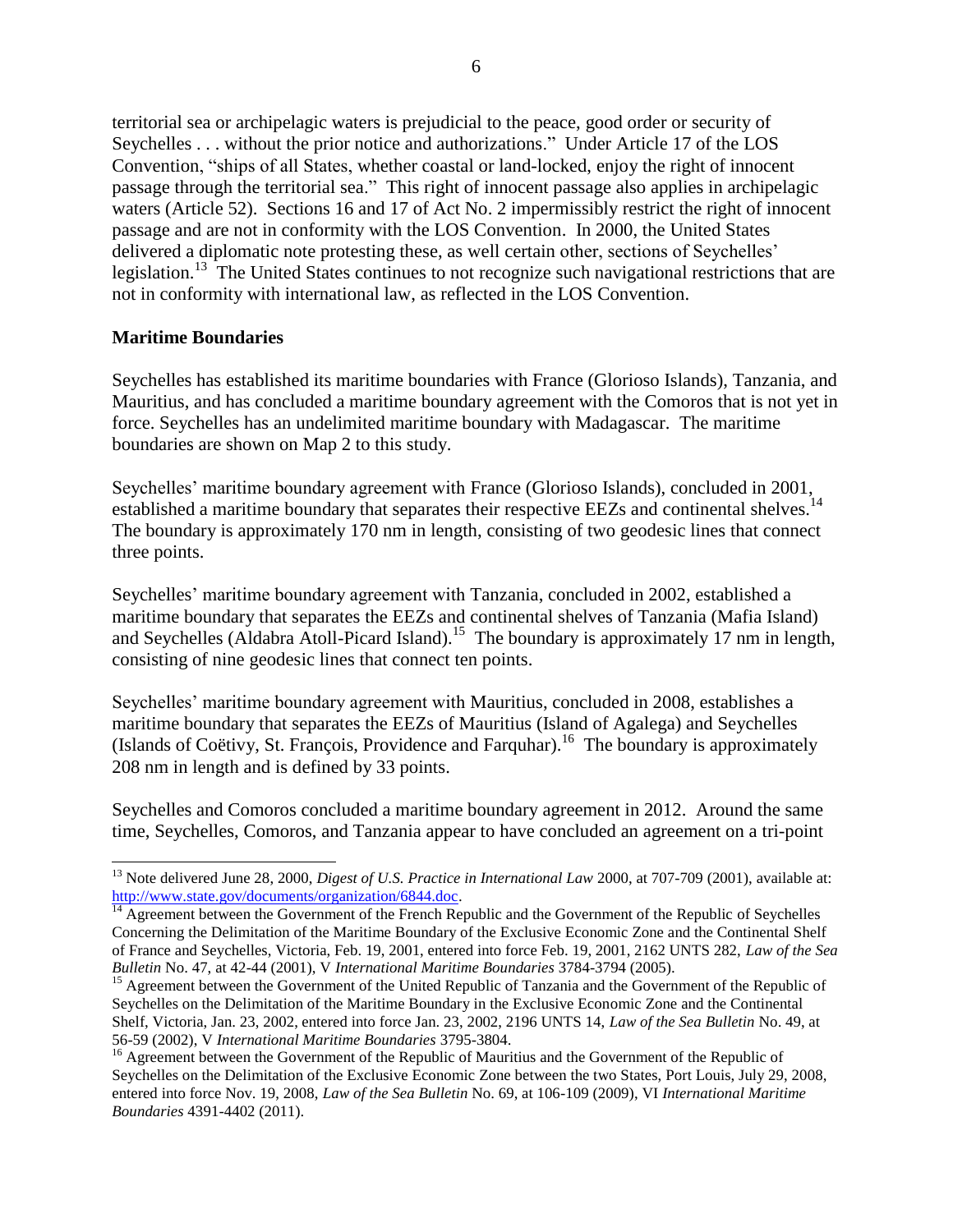where their three boundaries come together. As of February 2014, it appears as though these agreements are not yet in force.

Seychelles' boundaries with France (Glorioso Islands) and Tanzania separate the continental shelves, but no turning point extends beyond 200 miles from the nearest islands. The Mauritius-Seychelles agreement does not delimit their continental shelves, which extend beyond 200 nm. Seychelles and Mauritius have entered into two treaties for the joint exercise and management of their sovereign rights beyond 200 nm in that region.<sup>17</sup> See Map 2.

 $\overline{\phantom{a}}$ <sup>17</sup> Treaty Concerning the Joint Exercise of Sovereign Rights over the Continental Shelf in the Mascarene Plateau Region between the Government of the Republic of Seychelles and the Government of the Republic of Mauritius, Vacoas, Mar. 13, 2012, entered into force June 18, 2012, UNTS registration # I-49782, registration date July 11, 2012, *Law of the Sea Bulletin* No. 79, at 26-40; and Treaty Concerning the Joint Management of the Continental Shelf in the Mascarene Plateau Region between the Government of the Republic of Seychelles and the Government of the Republic of Mauritius, Vacoas, Mar. 13, 2012, entered into force June 18, 2012, UN registration # I-49783, registration date July 11, 2012, *Law of the Sea Bulletin* No. 79, at 41-52.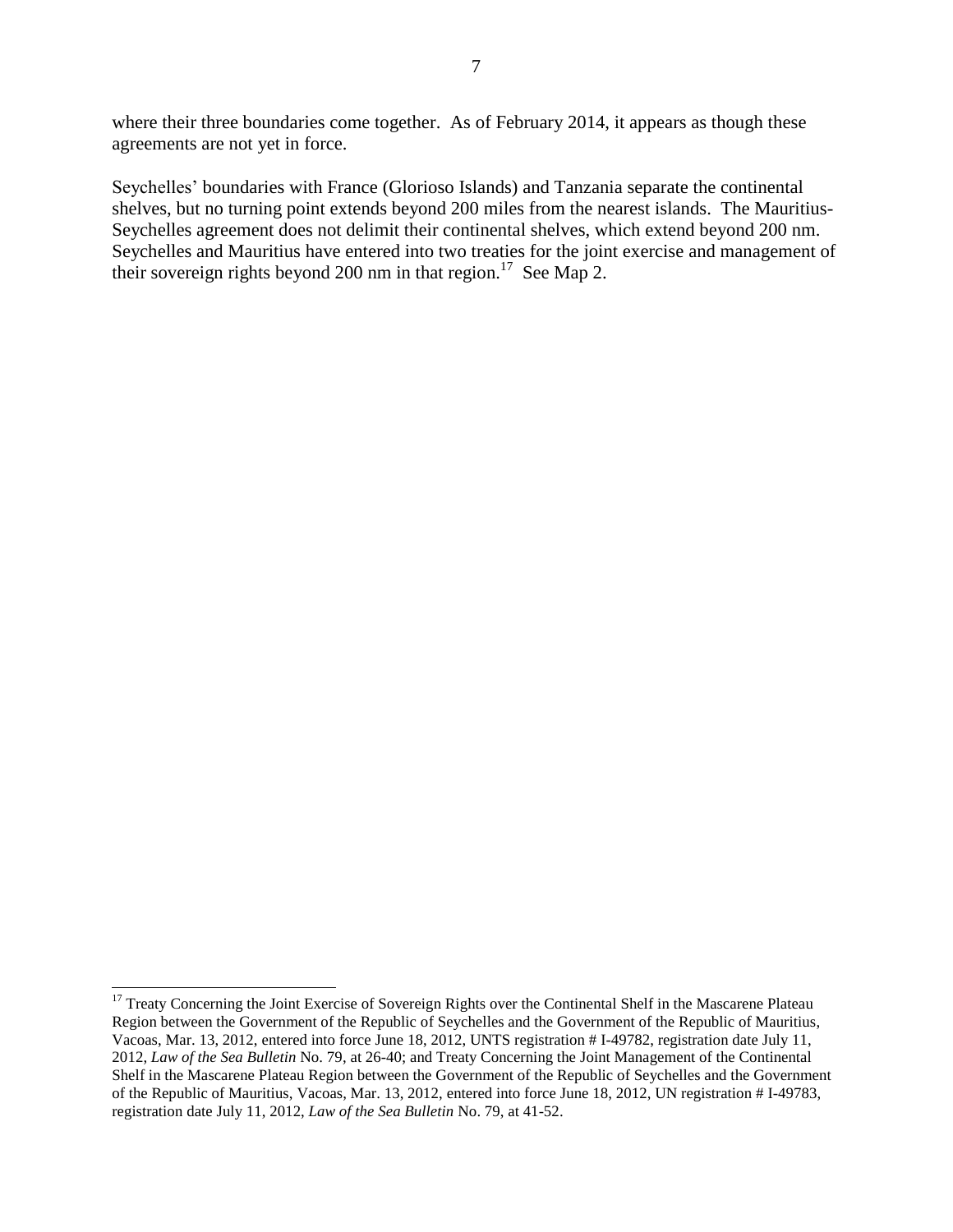



# **Illustrative Map of the Archipelagic Baselines of Seychelles**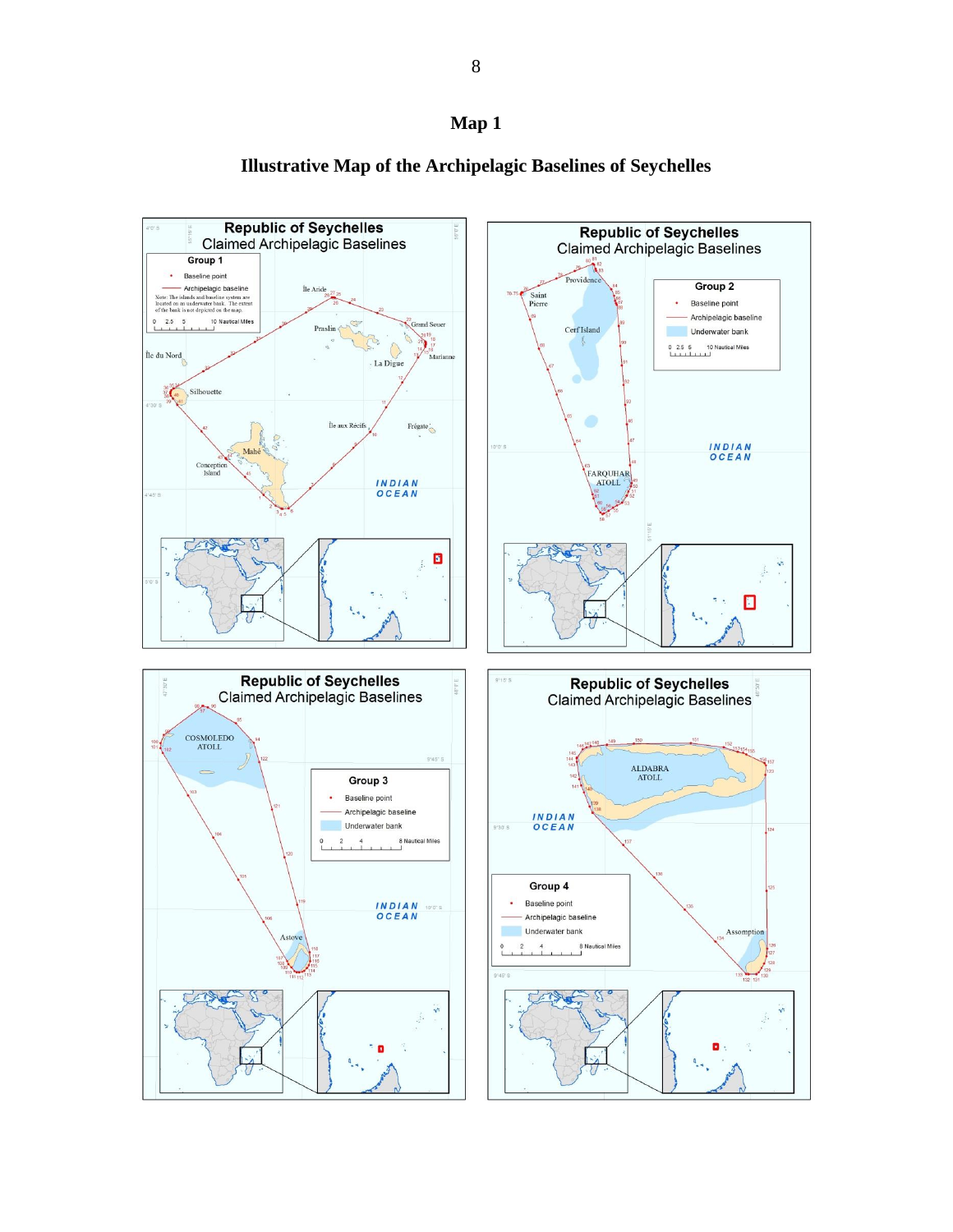

## **Illustrative Map of Seychelles' Maritime Boundaries and Joint Management Area with Mauritius (Continental Shelf beyond 200 nm)**

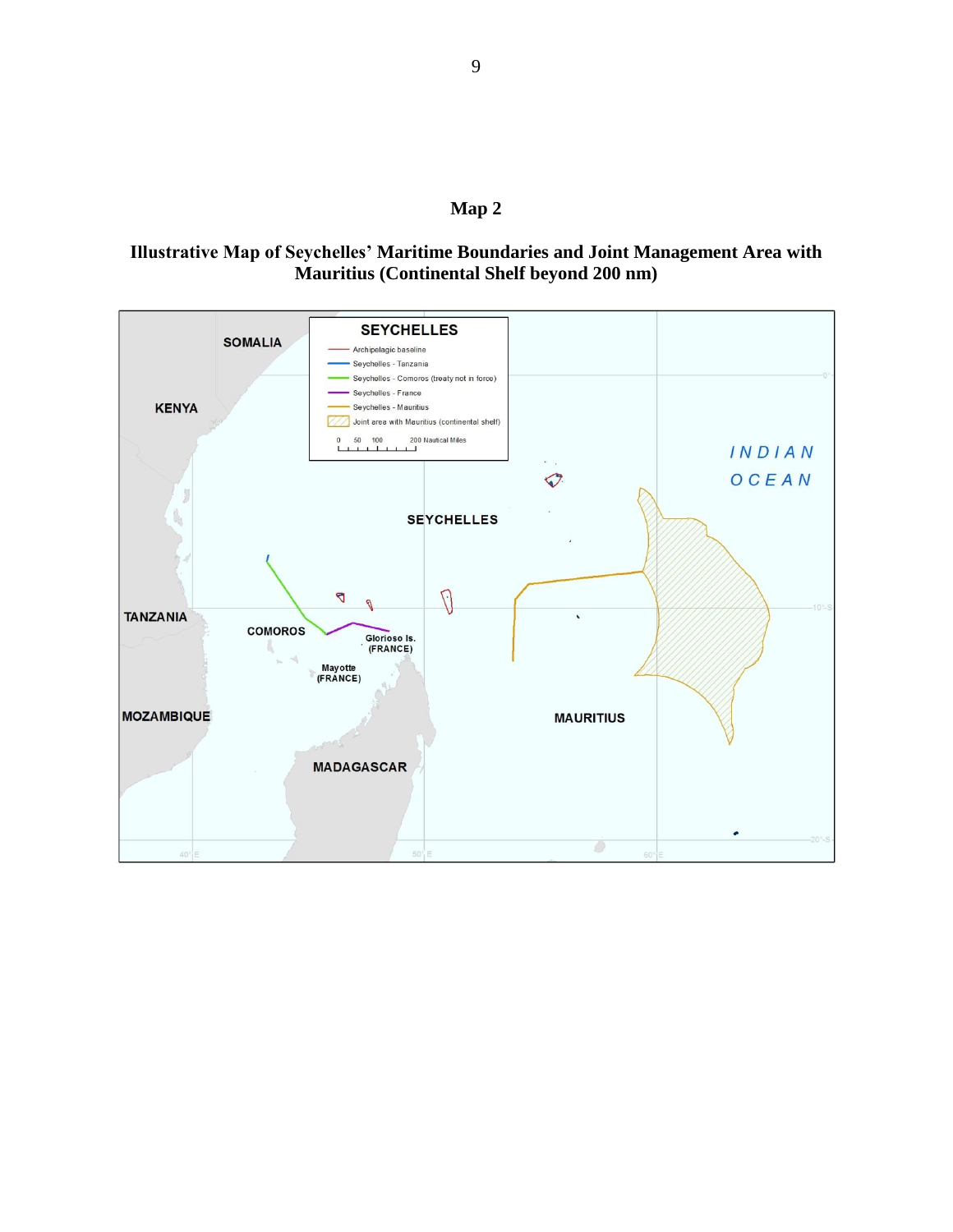#### **Annex 1**

## **MARITIME ZONES (BASELINES) ORDER, 2008 (S.I. 88 of 2008) AS AMENDED BY MARITIME ZONES (BASELINES) AMENDMENT REGULATION, 2009, FEBRUARY 16, 2009 (S.I. 35 of 2009)**

In exercise of the powers conferred by Section 3 of the Maritime Zones Act 1999, the President makes the following Order —

1. This Order may be cited as the Maritime Zones (Baselines) Order, 2008.

2. In terms of Section 3(1) (b) of the Act, the archipelagic baselines are prescribed.

3. For the purposes of Section 3(3) (b) of the Act, the archipelagic baselines referred to in Order 2 are identified together with the geographical co-ordinates of the points of those archipelagic baselines as more fully described in Schedule 1.

4. For the purposes of Section 3 of the Act, the normal baselines are identified together with the geographical coordinates of the points of those normal baselines as more fully described in Schedule 2.

#### **SCHEDULE 1**

#### **BASEPOINTS AND BASELINES**

#### **1.0 MAHE ARCHIPELAGO – ARCHIPELAGIC BASELINES**

• Reference spheroid World Geodetic System 84 (WGS84) Semi major axis a = 6378 137.000 m Semi minor axis  $b = 6356752.3142$  m  $f = 1/298.257223563$ • Latitude (South) in degrees minutes and decimal seconds

• Longitude (East) in degrees minutes and decimal seconds

| <b>POINT</b>          | <b>LATITUDE SOUTH</b> | <b>LONGITUDE EAST</b> |
|-----------------------|-----------------------|-----------------------|
| Mahé Archipelago      |                       |                       |
| Mahé                  |                       |                       |
| MSJ                   | 04 46 00.61           | 55 28 03.39           |
| <b>MSH</b>            | 04 47 50.88           | 55 30 04.65           |
| MSG <sub>2</sub>      | 04 48 22.21           | 55 31 02.67           |
| MSG1                  | 04 48 24.86           | 55 31 06.70           |
| <b>MSG</b>            | 04 48 24.65           | 55 31 15.37           |
| <b>MS ISLAND</b>      | 04 48 20.16           | 55 32 15.59           |
| MR1                   | 04 44 55.06           | 55 35 54.71           |
| MR <sub>2</sub>       | 04 41 29.96           | 55 39 33.83           |
| MR <sub>3</sub>       | 04 38 04.86           | 55 43 12.95           |
| <b>Ile aux Recifs</b> |                       |                       |
| Recif                 | 04 35 24.70           | 55 46 04.08           |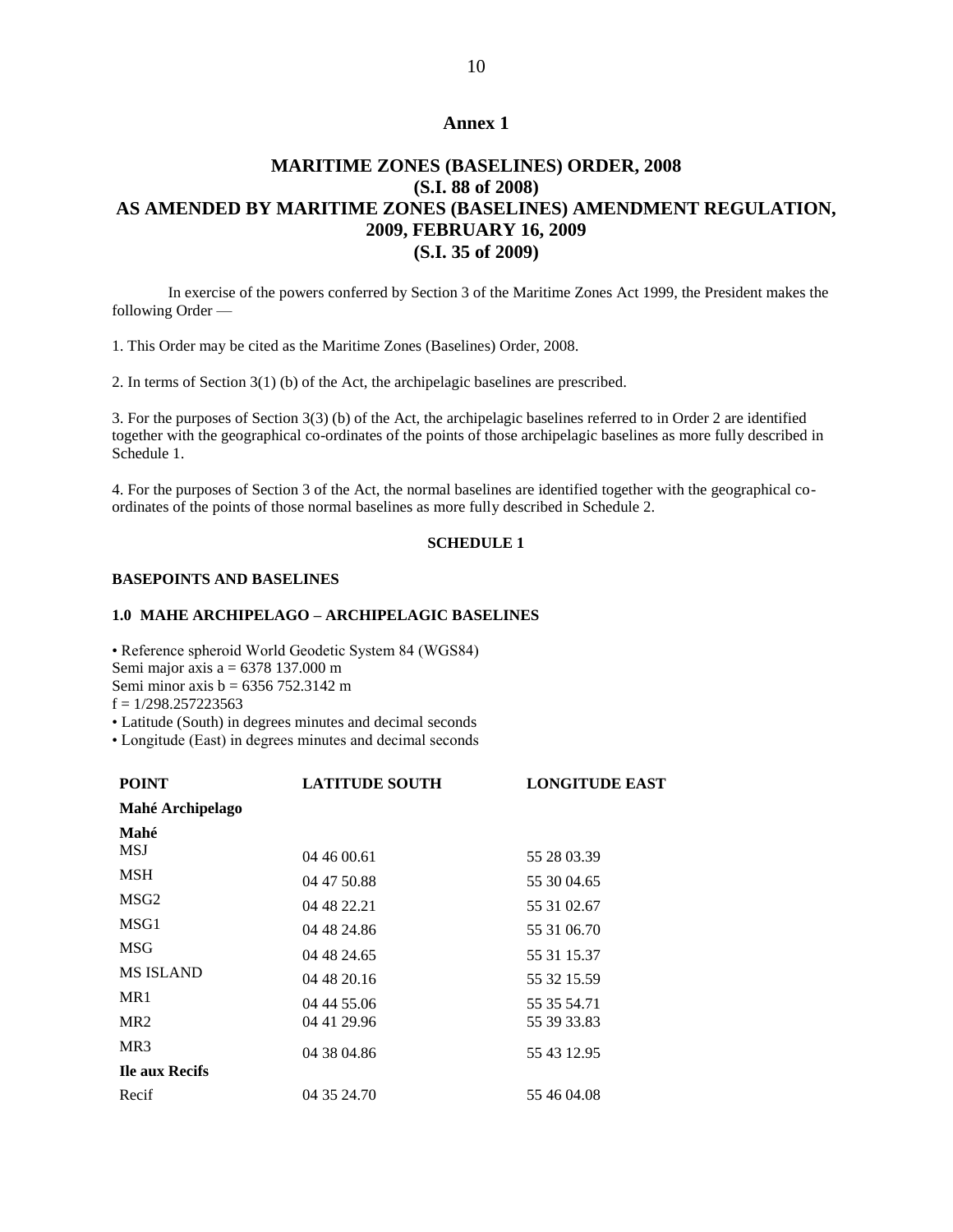| Rm1                 | 04 31 12.69 | 55 48 46.63 |
|---------------------|-------------|-------------|
| Rm2                 | 04 27 00.68 | 55 51 29.18 |
| Rm <sub>3</sub>     | 04 22 48.67 | 55 54 11.73 |
| <b>Marianne</b>     |             |             |
| D <sub>6</sub>      | 04 21 00.32 | 55 55 21.92 |
| D <sub>5</sub>      | 04 20 43.72 | 55 55 24.14 |
| D <sub>4</sub>      | 04 20 35.37 | 55 55 27.29 |
| D <sub>3</sub>      | 04 20 30.90 | 55 55 28.76 |
| D <sub>2</sub>      | 04 20 22:00 | 55 55 29.64 |
| C <sub>3</sub>      | 04 20 18.20 | 55 55 28.53 |
| C <sub>2</sub>      | 04 20 08:44 | 55 55 24.78 |
| $\mathsf{C}$        | 04 20 05.31 | 55 55 21.90 |
| <b>Grande Soeur</b> |             |             |
| <b>GSB</b>          | 04 16 56.85 | 55 52 03.36 |
| GSBA1               | 04 15 14.71 | 55 47 21.21 |
| GSBA2               | 04 13 32.57 | 55 42 39.06 |
| <b>Ile Aride</b>    |             |             |
| Ar(iv)              | 04 12 38.47 | 55 40 09.93 |
| Ar(v)               | 04 12 35.62 | 55 39 57.10 |
| Ar(vi)              | 04 12 35.24 | 55 39 41.91 |
| Ar(vii)             | 04 12 35.93 | 55 39 37.46 |
| ARSQ1               | 04 15 05.47 | 55 35 17.32 |
| ARSQ2               | 04 17 35.01 | 55 30 57.18 |
| ARSQ3               | 04 20 04.55 | 55 26 36.97 |
| ARSQ4               | 04 22 34.09 | 55 22 16.83 |
| ARSQ5               | 04 25 03.63 | 55 17 56.71 |
| <b>Silhouette</b>   |             |             |
| SQ4                 | 04 27 57.50 | 55 12 54.25 |
| SQ <sub>3</sub>     | 04 28 14.69 | 55 12 29.98 |
| SQ <sub>2</sub>     | 04 28 30.73 | 55 12 22.67 |
| SQ1                 | 04 28 41.16 | 55 12 19.25 |
| SQ                  | 04 28 51.45 | 55 12 19.74 |
| SP                  | 04 29 13.49 | 55 12 24.58 |
| SN1                 | 04 29 40.22 | 55 12 47.13 |
| <b>SN</b>           | 04 30 43.54 | 55 13 31.74 |
| <b>SCON</b>         | 04 35 15.34 | 55 17 34.83 |
| Conception          |             |             |
| M                   | 04 39 47.14 | 55 21 37.91 |
| L                   | 04 39 55.75 | 55 21 46.64 |
| <b>CON MAHE</b>     | 04 42 58.38 | 55 24 55.21 |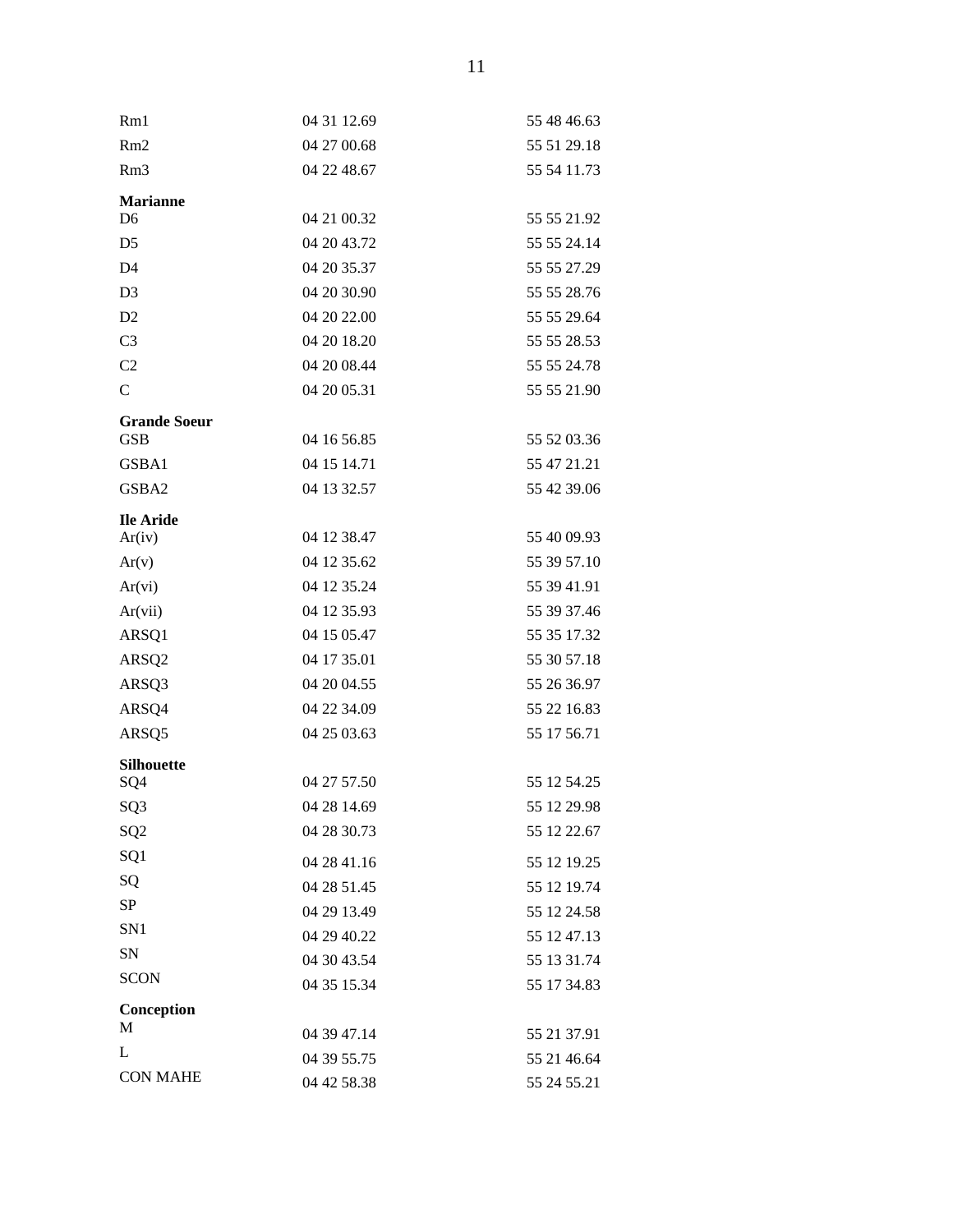## **2.0 FARQUHAR, PROVIDENCE, ST PIERRE ARCHIPELAGO**

| <b>POINT</b><br>W7      | <b>LATITUDE SOUTH</b><br>09 53 02.90 | <b>LONGITUDE EAST</b><br>51 10 22.40 |
|-------------------------|--------------------------------------|--------------------------------------|
| W8                      | 09 58 01.90                          | 51 10 47.70                          |
| W9                      | 10 03 25.80                          | 51 11 14.60                          |
| <b>Farquhar Atoll</b>   |                                      |                                      |
| Far $(iv)$              | 10 07 59.90                          | 51 11 39.90                          |
| Far $(v)$               | 10 08 50.20                          | 51 11 26.70                          |
| Far (vii)               | 10 10 10.60                          | 51 10 50.30                          |
| Far (viii)              | 10 11 12.20                          | 51 10 23.00                          |
| Y                       | 10 13 00.10                          | 51 09 13.30                          |
| P76                     | 10 13 41.30                          | 51 07 51.10                          |
| <b>P77</b>              | 10 14 14.40                          | 51 06 51.30                          |
| Y1                      | 10 15 01.10                          | 51 05 42.30                          |
| Ζ                       | 10 15 40.80                          | 51 04 33.60                          |
| Far(ix)                 | 10 15 51.90                          | 51 04 10.70                          |
| Far(x)                  | 10 15 29.30                          | 51 03 37.00                          |
| Far(xii)                | 10 13 50.40                          | 51 02 33.10                          |
| Farx(iii)               | 10 11 51.00                          | 51 01 49.80                          |
| Aa                      | 10 10 49.90                          | 51 01 39.20                          |
| Aa5                     | 10 04 29.47                          | 50 59 21.21                          |
| Aa6                     | 09 58 09.04                          | 50 57 03.22                          |
| Aa7                     | 09 51 48.61                          | 50 54 45.23                          |
| Aa8                     | 09 45 28.18                          | 50 52 27.24                          |
| Aa9                     | 09 39 07.75                          | 50 50 09.25                          |
| Aa10                    | 09 33 47.32                          | 50 47 51.26                          |
| Aa11                    | 09 26 26.89                          | 50 45 33.27                          |
| <b>St Pierre</b>        |                                      |                                      |
| Ba(n)                   | 09 20 06.57                          | 50 43 15.26                          |
| Ba1                     | 09 19 58.03                          | 50 43 14.00                          |
| Ba2                     | 09 19 54 .60                         | 50 43 14.28                          |
| Pie(i)                  | 09 19 38.90                          | 50 43 21.0                           |
| Pie(ii)                 | 09 19 35.80                          | 50 43 25.52                          |
| Pie(iii)                | 09 19 33.29                          | 50 43 29.66                          |
| (S)                     | 09 19 31.49                          | 50 43 37.13                          |
| S1                      | 09 17 51.06                          | 50 47 46 .61                         |
| S <sub>2</sub>          | 09 15 58.90                          | 50 52 24.88                          |
| S3                      | 09 14 06.74                          | 50 57 03.15                          |
| <b>Providence Atoll</b> |                                      |                                      |
| PO52                    | 09 12 14.60                          | 51 01 41.40                          |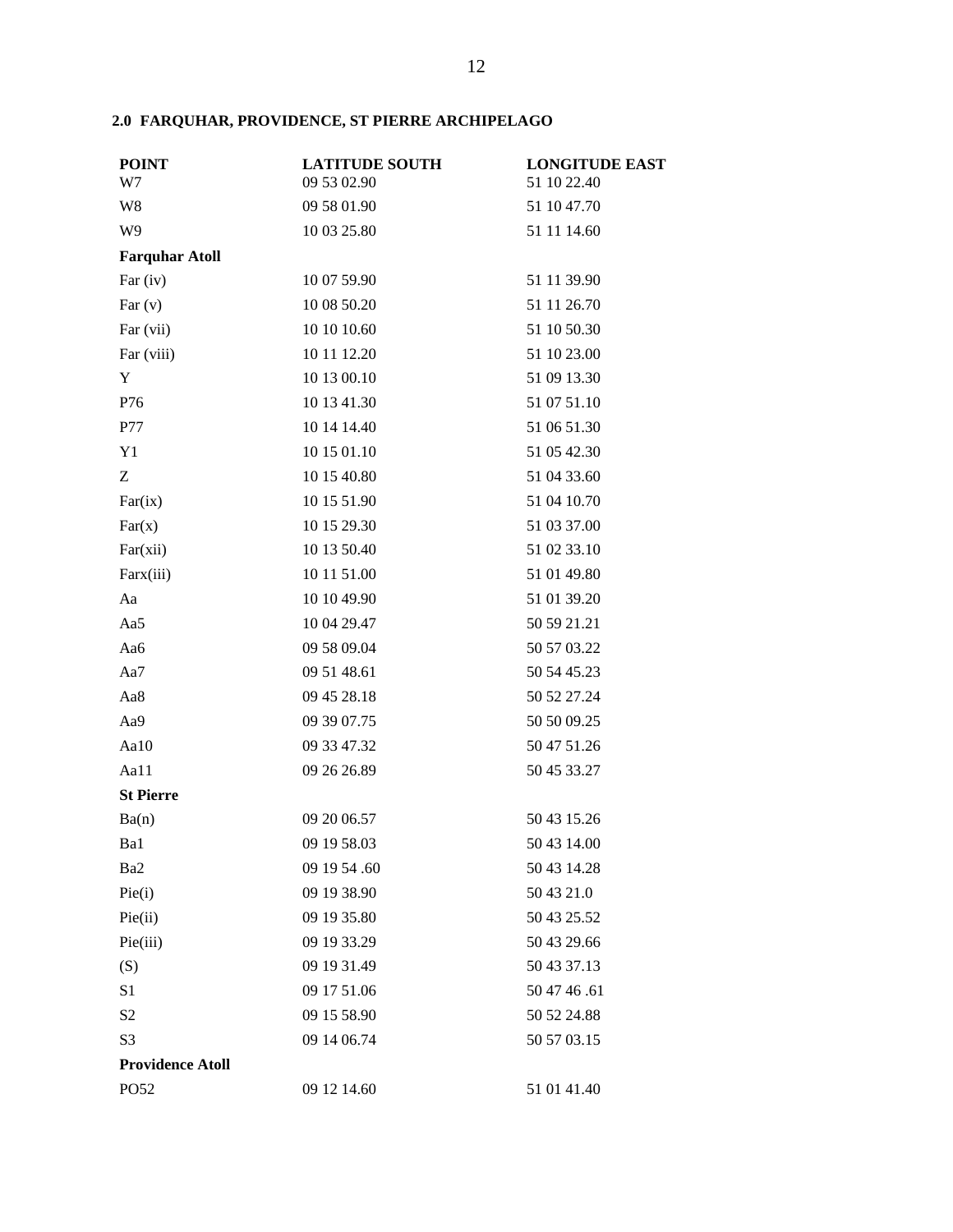| (T)            | 09 12 31.30 | 51 02 03.40 |
|----------------|-------------|-------------|
| P49            | 09 13 34.50 | 51 02 22.40 |
| <b>P50</b>     | 09 14 01.50 | 51 02 32.30 |
| P42            | 09 18 45.40 | 51 06 25.10 |
| P41            | 09 20 22.00 | 51 07 03.90 |
| (V)            | 09 21 42.20 | 51 07 21.10 |
| P39            | 09 22 18.60 | 51 07 33.50 |
| (W)            | 09 22 43.40 | 51 07 48.50 |
| W <sub>2</sub> | 09 28 07.90 | 51 08 15.90 |
| W <sub>3</sub> | 09 33 06.90 | 51 08 41.20 |
| W <sub>4</sub> | 09 38 05.90 | 51 09 06.50 |
| W <sub>5</sub> | 09 43 04.90 | 51 09 31.80 |
| W <sub>6</sub> | 09 48 03.90 | 51 09 57.10 |

## **3.0 COSMOLEDO, ASTOVE ARCHIPELAGO**

| <b>POINT</b><br><b>Cosmoledo Atoll</b> | <b>LATITUDE SOUTH</b> | <b>LONGITUDE EAST</b> |
|----------------------------------------|-----------------------|-----------------------|
| Ca                                     | 09 43 03.44           | 47 39 45.36           |
| Ca1                                    | 09 41 04.98           | 47 37 54.33           |
| $Cos-1$                                | 09 39 29.24           | 47 35 00.00           |
| Cos(i)                                 | 09 39 21.38           | 47 34 32.16           |
| Ha                                     | 09 39 21.64           | 47 34 28.21           |
| (Ga) Ca8                               | 09 42 20.16           | 47 30 31.86           |
| Ca7                                    | 09 43 10.06           | 47 30 11.29           |
| Ca6                                    | 09 43 40.07           | 47 30 11.38           |
| Ca <sub>5</sub>                        | 09 44 11.12           | 47 30 26.76           |
| Cos A5                                 | 09 48 26.91           | 47 33 03.62           |
| Cos A6                                 | 09 52 42.70           | 47 35 40.48           |
| Cos A7                                 | 09 56 58.49           | 47 38 17.10           |
| Cos A8                                 | 10 01 14.28           | 47 40 54.20           |
| <b>Astove</b>                          |                       |                       |
| Ast (vii)                              | 10 05 12.00           | 47 43 20.00           |
| Ast(vi)                                | 10 05 30.00           | 47 43 28.00           |
| $\text{Ast}(v)$                        | 10 05 50.00           | 47 43 47.00           |
| $\text{Ast}(iv)$                       | 10 06 12.50           | 47 44 07.00           |
| Ast(iii)                               | 10 06 20.00           | 47 44 20.00           |
| Ast(ii)                                | 10 06 19.00           | 47 44 34.40           |
| $\text{Ast}(i)$                        | 10 06 15.00           | 47 44 54.00           |
| Ast(viii)                              | 10 06 10.00           | 47 45 07.00           |
| Ast(ix)                                | 10 05 52.00           | 47 45 22.00           |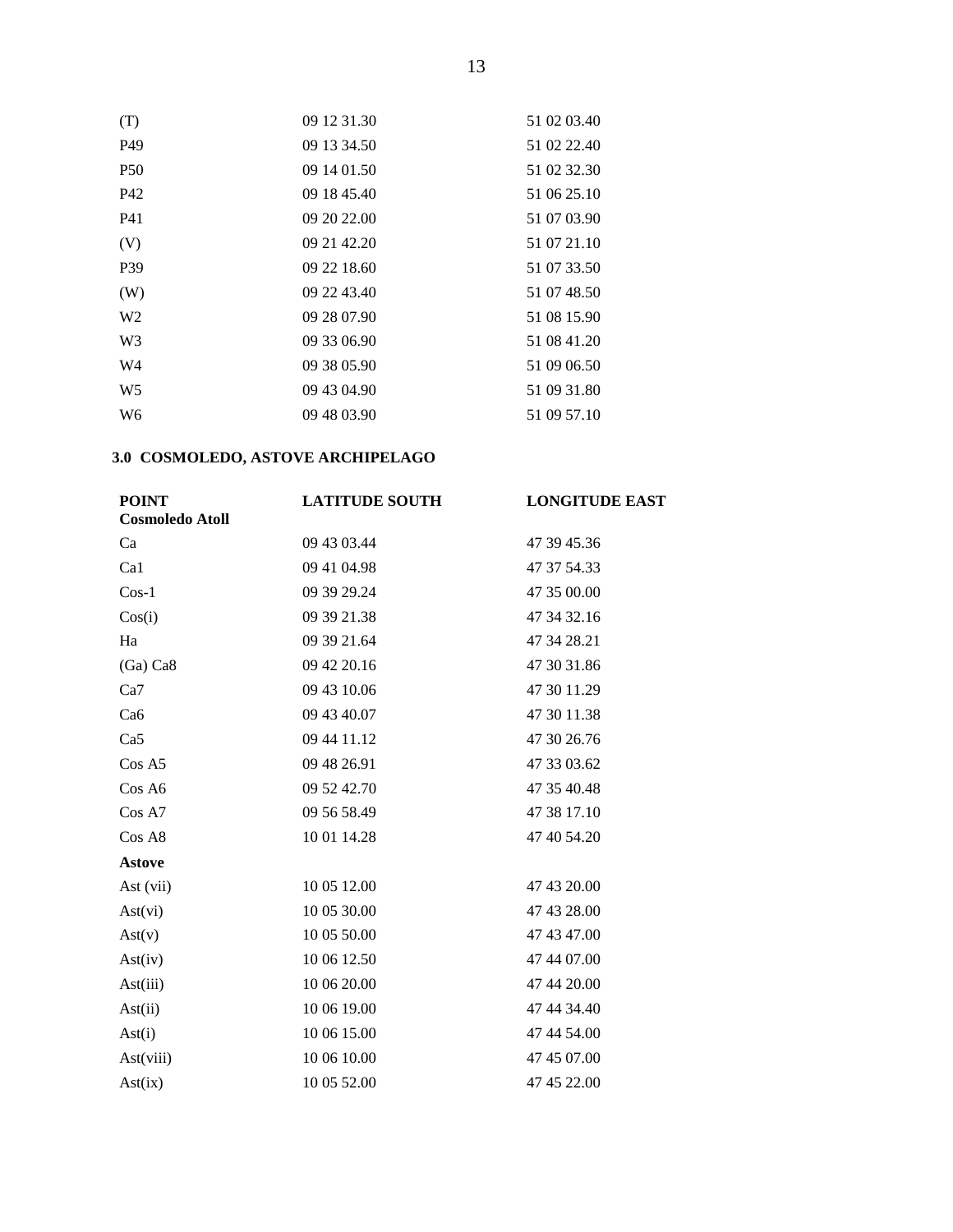| $\text{Ast}(x)$   | 10 05 36.00 | 47 45 35.00 |
|-------------------|-------------|-------------|
| $\text{Ast}(xi)$  | 10 05 10.00 | 47 45 43.00 |
| $\text{Ast}(xii)$ | 10 04 17.00 | 47 45 39.00 |
| Cos A1            | 09 59 27.80 | 47 44 19.02 |
| $\cos A2$         | 09 54 38.60 | 47 42 59.04 |
| Cos A3            | 09 49 49 40 | 47 41 39.06 |
| Cos A4            | 09 45 00.20 | 47 40 19.08 |

## **4.0 ALDABRA, ASSOMPTION ARCHIPELAGO**

| <b>POINT</b><br><b>Aldabra Atoll</b> | <b>LATITUDE SOUTH</b> | <b>LONGITUDE EAST</b> |
|--------------------------------------|-----------------------|-----------------------|
|                                      |                       |                       |
| Ja1                                  | 09 25 04.24           | 46 31 22.56           |
| Ja <sub>2</sub>                      | 09 30 57.99           | 46 31 27.80           |
| Ja3                                  | 09 36 51.33           | 46 31 33.05           |
| <b>Assomption</b>                    |                       |                       |
| Ka                                   | 09 42 44.67           | 46 31 38.30           |
| Ka1                                  | 09 43 30.84           | 46 31 34.84           |
| Ka <sub>2</sub>                      | 09 44 15.31           | 46 31 18.87           |
| Ka3                                  | 09 44 41.77           | 46 31 04.12           |
| Ass(i)                               | 09 45 07.10           | 46 30 47.17           |
| Ass(ii)                              | 09 45 20.07           | 46 30 32.20           |
| Ass(iii)                             | 09 45 20.68           | 46 29 44.21           |
| $\text{Ass}(v)$                      | 09 45 18.47           | 46 29 29.26           |
| Ma4                                  | 09 42 02.82           | 46 26 20.25           |
| Ma <sub>3</sub>                      | 09 38 47.15           | 46 23 11.22           |
| Ma2                                  | 09 35 31.48           | 46 20 02.19           |
| Ma1                                  | 09 32 15.81           | 46 16 52.16           |
| <b>Aldabra Atoll</b>                 |                       |                       |
| Ma                                   | 09 29 00.14           | 46 13 43.13           |
| Ald(v)                               | 09 28 21.00           | 46 13 24.57           |
| Ald(vi)                              | 09 26 55.00           | 46 12 48.00           |
| Ald(vii)                             | 09 26 13.00           | 46 12 32.50           |
| Na                                   | 09 25 34.22           | 46 12 20.71           |
| Pa                                   | 09 23 49.86           | 46 12 04.73           |
| Ald(viii)                            | 09 23 28.28           | 46 12 03.66           |
| Ald(ix)                              | 09 23 23.06           | 46 12 04.07           |
| Ald(ii)                              | 09 22 33.11           | 46 12 39.70           |
| Ald(iii)                             | 09 22 19.87           | 46 13 04.75           |
| Qa                                   | 09 22 12.84           | 46 13 29.50           |
| Ra                                   | 09 22 04.23           | 46 15 09.95           |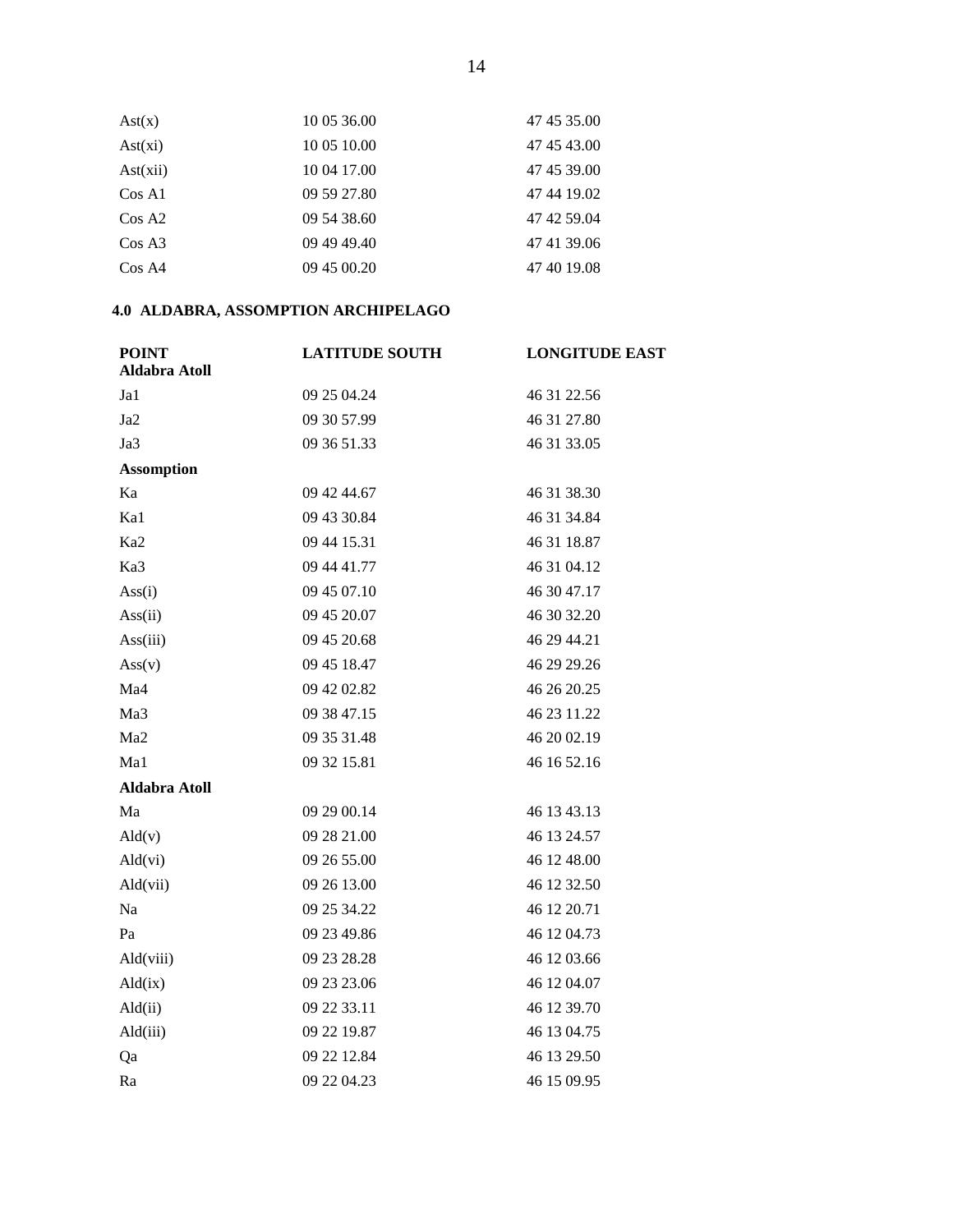| Sa        | 09 21 57.57 | 46 17 54.41 |
|-----------|-------------|-------------|
| Ta        | 09 21 51.66 | 46 23 43.88 |
| Ua        | 09 22 15.80 | 46 27 06.06 |
| Ald(xi)   | 09 22 43.44 | 46 28 31.72 |
| Ald(xii)  | 09 22 50.27 | 46 29 04.57 |
| Ald(xiii) | 09 22 59.96 | 46 29 26 13 |
| Ald(xiv)  | 09 23 52.45 | 46 31 16.90 |
| Ald(xv)   | 09 24 06.00 | 46 31 25.12 |

#### **SCHEDULE 2 BASEPOINTS AND BASELINES OF OTHER ISLANDS [Not Included in this Annex]**

MADE this 6th day of November, 2008.

#### J. A. MICHEL PRESIDENT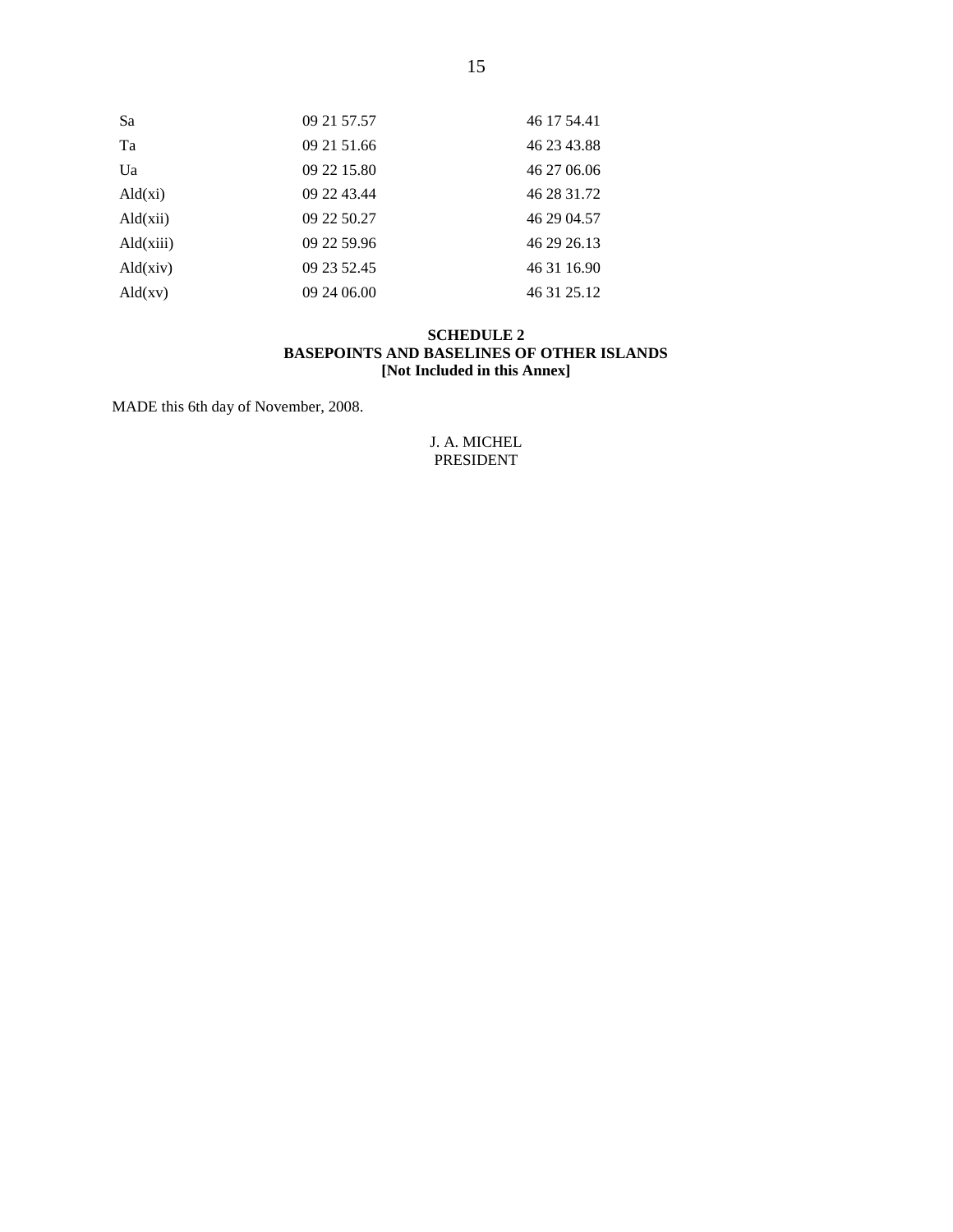#### **Annex 2**

## **MARITIME ZONES ACT, 1999 (Act No. 2 of 1999) AS AMENDED BY MARITIME ZONES (AMENDMENT) ACT, 2009 (Act No. 5 of 2009)**

#### **PART I PRELIMINARY**

1. This Act may be cited as the Maritime Zones Act, 1999 and shall come into operation on such date as the President may, by notice in the Gazette, appoint and the President may appoint different dates for different provisions of the Act.

2. In this Act:

"archipelagic State" means a State constituted wholly by one or more archipelagos and may include other islands; "Archipelagic waters" means the archipelagic waters of Seychelles as defined in section 6;

"Archipelagic sea lanes passage" has the meaning assigned by section 18;

"Authorized officer" means an authorized officer appointed under section 23(5);

"Baselines" means the baselines as determined in accordance with section 3;

"Contiguous zone" means the contiguous zone of Seychelles as defined in section 8;

"Continental shelf" means the continental shelf of Seychelles as defined in section 11;

"Convention" means the United Nations Law of the Sea Convention of 1982;

"Equidistance line" as between Seychelles and a foreign State means the line every point of which is equidistant from the nearest point of the baselines and the corresponding baselines of the foreign State;

"Exclusive economic zone" means the exclusive economic zone of Seychelles, as defined in section 9;

"Foreign State" means a State other than Seychelles;

"Foreign ship" means a ship of or registered in a foreign State;

"Innocent passage" has the meaning assigned by section 17;

"Internal waters" has the meaning assigned by section 5;

"Limit" in relation to archipelagic waters, the territorial sea, the contiguous zone, the continental shelf and the exclusive economic zone means the limit of such waters, sea, shelf or zone with reference to the individual or composite group or groups of islands constituting the territory of Seychelles;

"Low-water line" means the low-water line of the coast or reefs of Seychelles at the lowest astronomical tide;

"Operator", in respect of a ship, means the owner or operator of the ship;

"Nautical mile" means the international nautical mile of 1852 metres;

"Regulations" means the regulations made under section 33;

"Ship" means a vessel, boat or sea-craft of any kind and includes a submarine;

"Submarine" means an underwater vehicle however propelled;

"Territorial sea" means the territorial sea of Seychelles as defined in section 4.

#### **PART II**

#### **TERRITORIAL SEA, INTERNAL WATERS, ARCHIPELAGIC WATERS AND CONTIGUOUS ZONE**

3. (1) Seychelles is an archipelago is State and has defined the baselines for the purpose of delimiting its maritime zones as follows:

(a) The low-water line; or

(b) Where the President has prescribed archipelagic baselines under subsection (2).

(2) The President may, by Order published in the Gazette, prescribe, subject to such limitation and exception as the President may specify in the Order, archipelagic baselines as baselines.

(3) The President shall, in the Order published under subsection (2), identify the baselines:

(a) By reference to charts of a scale which is adequate to ascertain the position of the baselines; or

(b) By listing the geographical coordinates of points of the baselines, specifying the geodetic datum.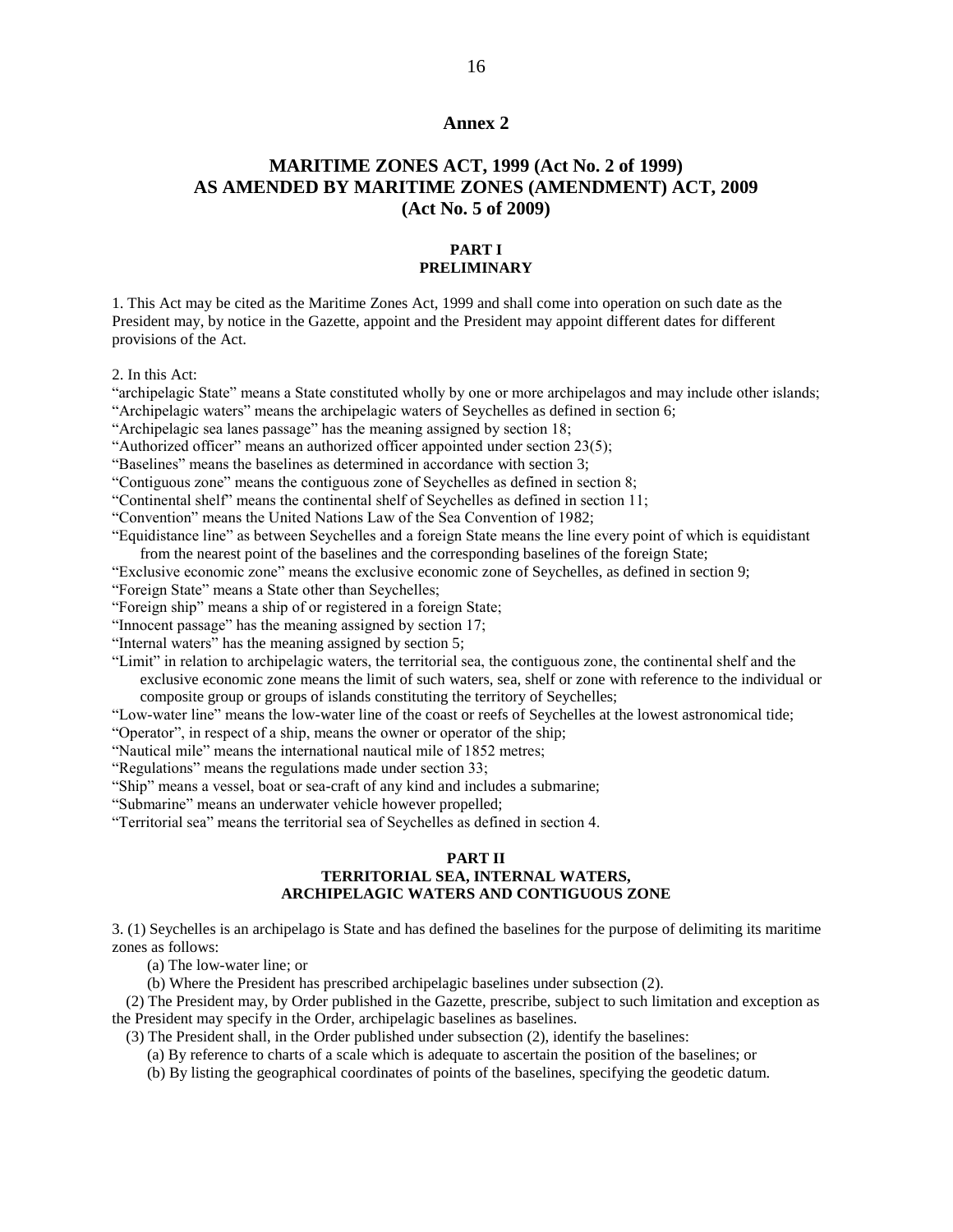4. The limit of the territorial sea is the line every point of which is at a distance of twelve nautical miles from the nearest point on the baselines.

5. (1) The internal waters of Seychelles comprise the areas of the sea that are on the landward side:

- (a) Of the low-water line; or
- (b) Where the President has, by Order published in the Gazette, prescribed closing lines under subsection (2), of the closing lines.

(2) The President may, by Order published in the Gazette, prescribe closing lines for the purpose of delimiting any of the internal waters of Seychelles.

6. The archipelagic waters of Seychelles comprise the areas of the sea on the landward side of any straight archipelagic baselines, established as provided under section 3, up to the seaward limit of the internal waters.

7. The sovereign jurisdiction of Seychelles extends and has always extended to the internal waters, territorial sea and archipelagic waters of Seychelles and the seabed and subsoil underlying, and the air space over, such sea and waters.

8. (1) Subject to subsection (2), the contiguous zone of Seychelles comprises the areas of the sea that are beyond and adjacent to the territorial sea having, as their seaward limit, a line measured seaward from the baselines every point of which is twenty-four nautical miles distant from the nearest point on the baselines.

(2) The contiguous zone shall not extend into any part of the territorial sea of a foreign State, determined in accordance with the Convention, and, where appropriate, subsection (1) shall operate as though it were modified to the extent necessary to meet the requirement of this subsection in any particular case.

(3) Seychelles has and may exercise in respect of the contiguous zone such powers and authorities as may be necessary to prevent or punish the infringement within Seychelles, including the territorial sea and archipelagic waters, of any written law with respect to customs, fiscal, immigration or sanitation.

#### **PART III EXCLUSIVE ECONOMIC ZONE AND CONTINENTAL SHELF**

9. Subject to any Order made under section 13(2) with respect to the delimitation of the exclusive economic zone, the exclusive economic zone of Seychelles comprises the areas beyond and adjacent to the territorial sea, having, as their seaward limit, a line measured seaward every point of which is at a distance of 200 nautical miles from the nearest point on the baselines.

- 10. Subject to this Act, Seychelles has, and has always had, in relation to the exclusive economic zone:
	- (a) Sovereign rights for the purpose of the exploration, exploitation, conservation and management of the natural resources, whether living or non-living, of the seabed of the zone and the subsoil of and superjacent waters to the seabed as well as for producing energy from tides, winds and currents;
	- (b) Exclusive rights to construct and to authorize and regulate the construction, operation and use of: (i) Artificial islands;
		- (ii) Installations and structures, for the purposes provided for under paragraph (a) or any other economic purposes;
	- (c) Exclusive rights to authorize and to regulate the construction, operation and use of, and jurisdiction over installations and structures which may interfere with the exercise by Seychelles of rights in respect of the exclusive economic zone;
	- (d) Exclusive jurisdiction over artificial islands, installations and structures referred to in paragraph (b);
	- (e) Exclusive jurisdiction to regulate, authorize and control marine scientific research;
	- (f) Jurisdiction to preserve and protect the marine environment and to prevent and control marine pollution; and
	- (g) Such other rights and jurisdiction as are recognized by international law.

11. (1) Subject to an Order made under section 13(2) with respect to the continental shelf, the continental shelf of Seychelles comprises the seabed and subsoil of the submarine areas that extend beyond the limit of the territorial sea throughout the natural prolongation of the land territory of Seychelles:

- (a) To the outer edge of the continental margin; or
- (b) To a distance of two hundred nautical miles from the baseline where the outer edge of the continental margin does not extend up to that distance.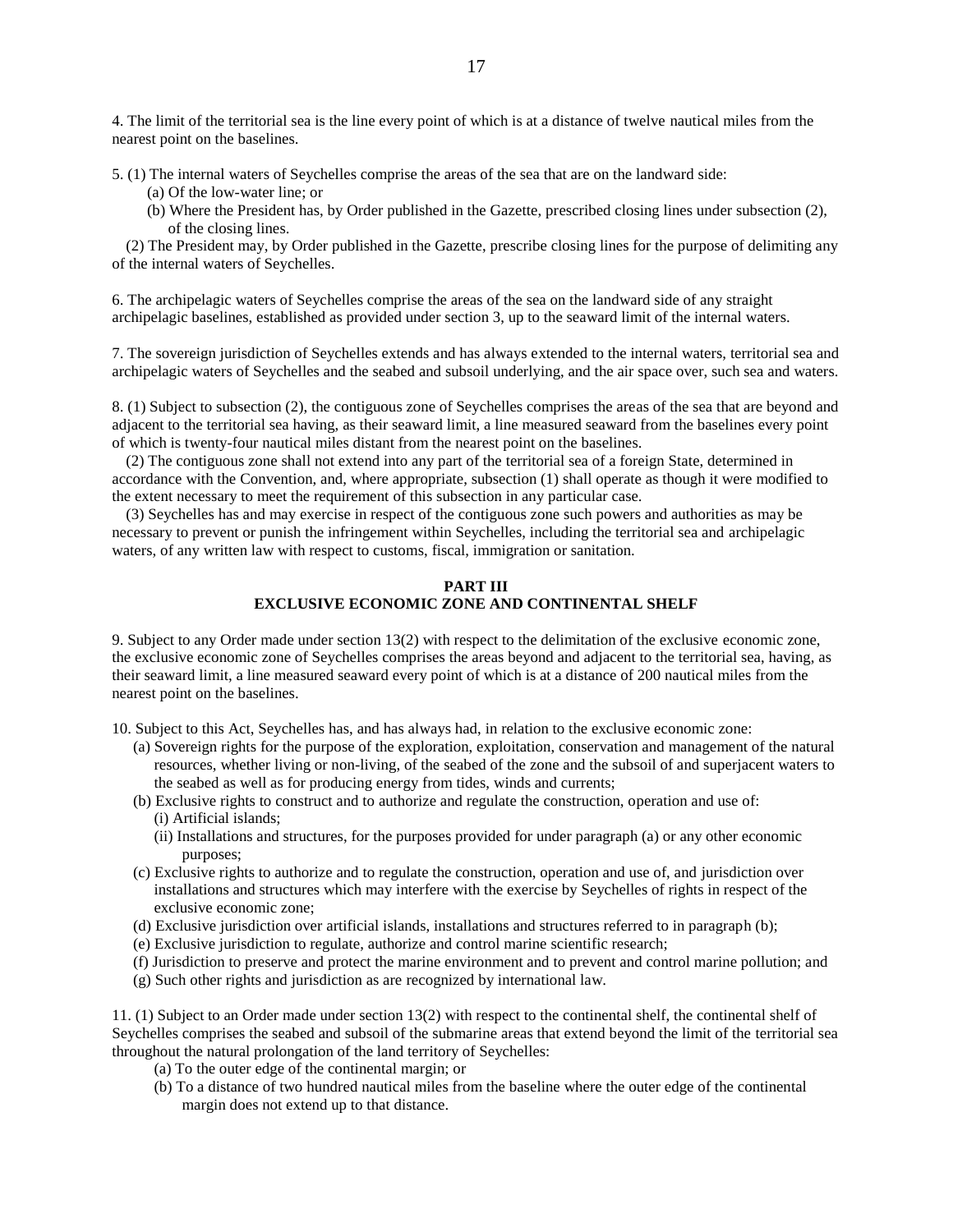(2) For the purposes of subsection (1), wherever the continental margin extends beyond 200 nautical miles from the nearest point on the baselines, the outer limits of the continental shelf shall be established and delineated with due regard to the requirements and limitations of international law.

(3) For the purposes of this section, the continental margin comprises the submerged prolongation of the land mass of Seychelles consisting of the seabed and subsoil of the shelf, the slope and the rise, but does not include the deep ocean floor with its oceanic ridges or the subsoil thereof.

12. (1) Subject to this Act, Seychelles has, and has always had, on or over the continental shelf:

- (a) Exclusive sovereign rights for the purpose of the exploration and exploitation of natural resources;
- (b) Rights and jurisdictions as are referred to in section 10(b) to (g) and for this purpose a reference to the exclusive economic zone in section 10(b) to (g) shall be deemed to be a reference to the continental shelf.

(2) In subsection (1) (a), "natural resources" means mineral and other non-living resources of the seabed and subsoil together with living organisms belonging to the sedentary species being organisms which, at the harvestable stage, either are immobile on or under the seabed or are unable to move except in constant physical contact with the seabed or subsoil.

13. (1) Where the exclusive economic zone or the continental shelf of Seychelles determined in accordance with this Act would extend into the exclusive economic zone or the continental shelf, determined in accordance with the Convention, of an adjacent or opposite State, the exclusive economic zone or the continental shelf of Seychelles shall be determined by agreement between Seychelles and the other State or, in the absence of an agreement, in accordance with international law.

(2) The President may, for the purpose of giving effect to an agreement or other determination under subsection (1), by Order published in the Gazette, specify the limit of the exclusive economic zone or the continental shelf of Seychelles generally or with regard to a particular area of the exclusive economic zone or the continental shelf.

14. (1) Seychelles shall:

- (a) Respect submarine cables laid by any foreign State before the coming into operation of this Act and passing through archipelagic waters without making a landfall; and
- (b) Permit the maintenance and replacement of any such cables upon receiving notice of their location and the intention to repair or replace them.

(2) Seychelles shall not impede the laying or maintenance by a foreign State of submarine cables and pipelines on the seabed of the exclusive economic zone or the continental shelf.

(3) Nothing in subsection (2) shall operate to prejudice:

- (a) The exercise by Seychelles in relation to the exclusive economic zone or continental shelf of any rights or the jurisdiction referred to in section 10 or section 12;
- (b) The right of Seychelles to establish conditions for cables and pipelines entering its territory or to exercise its jurisdiction over cables and pipelines constructed or used in connection with the exploration of the exclusive economic zone or the continental shelf or the exploitation of its natural resources, or the operation of artificial islands, installations and structures under its jurisdiction.

#### **PART IV RIGHTS OF PASSAGE**

15. Subject to the exercise by Seychelles of its sovereign rights and exclusive jurisdiction within its exclusive economic zone or over its continental shelf, ships and aircraft of foreign States shall, in accordance with the principles, practice and provisions of international law as are provided for under this Act, enjoy in the exclusive economic zone and over the continental shelf:

- (a) Freedom of navigation; and
- (b) Freedom of overflight.

16. (1) Without prejudice to any other written law but subject to subsections (2), (3) and (4), foreign ships shall enjoy the right of innocent passage through the territorial sea and archipelagic waters.

(2) Foreign warships may only enter or pass through the territorial sea or archipelagic waters after giving notice to, and obtaining prior authorization of, the Port Authorities of Seychelles.

(3) Submarines shall, while passing through the archipelagic waters or territorial sea navigate on the surface and show their flag.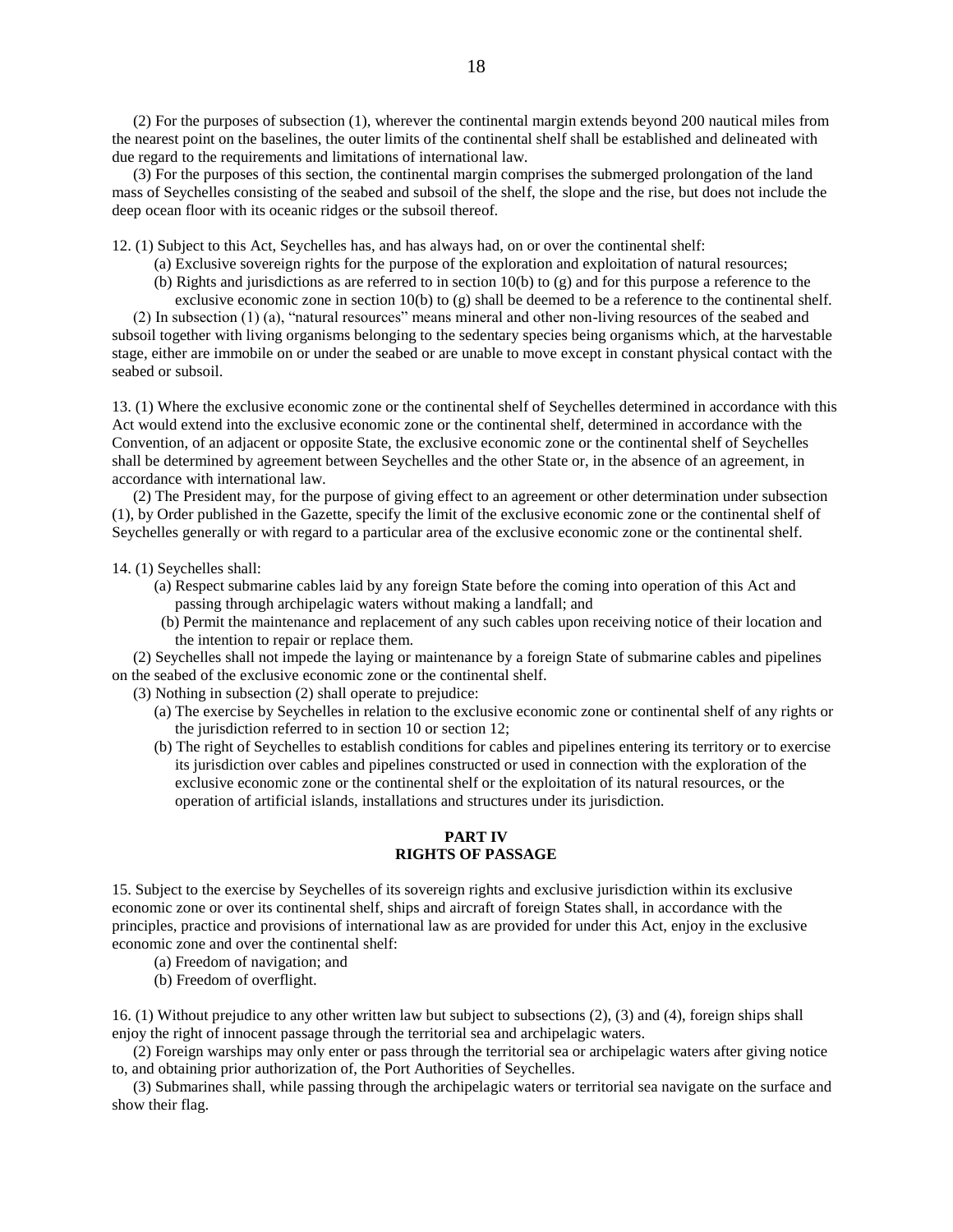(4) A nuclear-powered foreign ship or foreign ship carrying any nuclear substance or any other radioactive substances or materials, wishing to exercise the right of innocent passage shall give notice to and obtain the prior authorization of, the Port Authorities of Seychelles before doing so.

(5) The President may, by Order published in the Gazette, suspend the right of innocent passage for such temporary period, and in such parts of the archipelagic waters or the territorial sea, as are specified in the Order, where the President is satisfied that it is essential to do so for the protection of the security of Seychelles, including weapons exercises.

17. (1) Innocent passage means passage that is continuous and expeditious and not prejudicial to the peace, good order or security of Seychelles, for the purpose of:

- (a) Traversing the territorial sea or archipelagic waters without entering internal waters or calling at a roadstead or port facility outside internal waters; or
- (b) Proceeding to or from internal waters or a call at such a roadstead or port facility.

(2) Subject to subsection (3), the passage of a foreign ship is prejudicial to the peace, good order and security of Seychelles if, without the authority for doing so, the ship engages, within the archipelagic waters or territorial sea in any of the following activities:

- (a) Any threat or use of force against the sovereignty, territorial integrity or political independence of Seychelles or acts in any other manner in violation of the principles of international law embodied in the Charter of the United Nations;
- (b) The launching, landing or taking on board of any aircraft or military device;
- (c) Any exercise or practice with weapons of any kind;
- (d) Any act aimed at collecting information to the prejudice of the defence or security of Seychelles;
- (e) Any act by way of propaganda aimed at affecting the defence or security of Seychelles;
- (f) The taking on board or off-landing of any person, commodity or currency contrary to the customs, fiscal, immigration or sanitary laws and regulations of Seychelles:
- (g) Any fishing activities or extracting of living and non-living resources;
- (h) Any act of pollution calculated or likely to cause damage or harm to Seychelles, its people, resources or environment;
- (i) The carrying out of research or survey activities;
- (j) Any act aimed at interfering with any system of communication or telecommunication or other facilities or installations whether such system, facilities of installations are on land or on the sea or under the sea;
- (k) Such other activity not having a direct bearing on passage or is designed to hamper international navigation.

(3) The passage of a foreign warship in the territorial sea or archipelagic waters is prejudicial to the peace, good order or security of Seychelles if the warship navigates in the archipelagic waters or the territorial sea without the prior notice and authorization required under section 16(2).

(4) For the purposes of this section:

- (a) The passage of a foreign ship does not cease to be continuous and expeditious by reason only of the ship stopping or anchoring, if the stopping or anchoring is:
	- (i) Incidental to ordinary navigation;
	- (ii) Rendered necessary by force majeure or distress; or
	- (iii) For the purpose of rendering assistance to persons, ships or aircraft in danger or distress; and
- (b) A foreign ship has authority to engage in an activity of the kind referred to in subsection (2) if it does so with:
	- (i) The prior permission of the Port Authorities of Seychelles; or
	- (ii) Under the authority of a written law, or of a licence, lease or other authority lawfully given or issued under a written law of Seychelles.
- (5) In exercising the right of innocent passage, a foreign ship shall comply with:
	- (a) The laws of Seychelles, order, direction, licence or any other authority relating to the exercise of innocent passage through the archipelagic waters or territorial sea with respect to:
		- (i) The safety of navigation and the regulation of maritime traffic;
		- (ii) The protection of navigational aids and facilities and other facilities or installations;
		- (iii) The protection of cables and pipelines;
		- (iv) The conservation of the living resources of the sea;
		- (v) The prevention of the infringement of fisheries laws and regulations of Seychelles;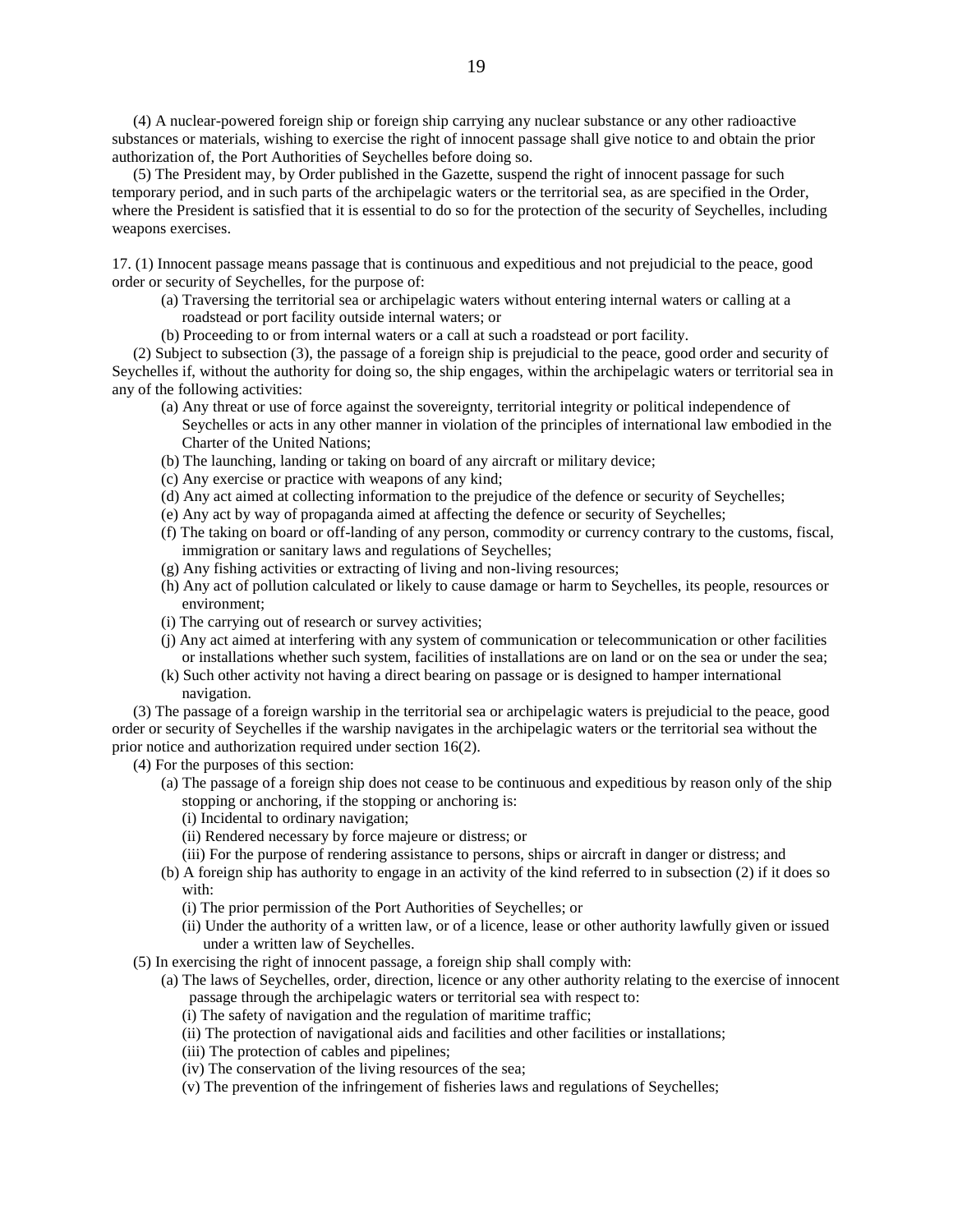- (vi) The prevention of the infringement of customs, fiscal, immigration or sanitary laws and regulations of Seychelles;
- (vii) Marine scientific research and hydrographic surveys;
- (viii) The preservation of the environment of Seychelles and the prevention, reduction and control of pollution;
- (b) All generally accepted international regulations relating to the prevention of collision at sea.

18. (1) Every foreign ship or aircraft may, subject to and in accordance with this Act and international law, exercise the right of archipelagic sea lanes passage.

(2) Subject to subsection (5), the right of archipelagic sea lanes passage shall be exercised only through sea lanes or air routes designated pursuant to section 19.

- (3) In exercising the right of archipelagic sea lanes passage, a foreign ship shall observe:
	- (a) Generally accepted international regulations, procedures and practices for safety at sea, or for the prevention, reduction and control of pollution from ships which have effect in the archipelagic waters;
	- (b) The provisions of any written law, order, direction, licence and any other authority which have effect in the archipelagic waters for or with respect to:
		- (i) The safety of navigation, the regulation of maritime traffic or the use of sea lanes, or traffic separation schemes;
		- (ii) Fishing vessels and the prevention of fishing, including the stowage of fishing gear;
		- (iii) Customs, excise, fiscal, immigration or sanitary laws and regulations in relation to the loading or unloading of any commodity, currency or person; and
		- (iv) The prevention, reduction and control of pollution, which give effect to international regulations regarding the discharge of oil, oily wastes and other noxious substances in the archipelagic waters.
- (4) In exercising the right of archipelagic sea lanes passage, a foreign aircraft shall:
	- (a) Observe the Rules of the Air established by the International Civil Aviation Organization as they apply to civil aircraft, and a foreign aircraft shall normally comply with such safety measures, and shall at all times operate with due regard for safety of navigation; and
	- (b) At all times monitor the radio frequency assigned by the appropriate internationally designated air traffic control authority or the appropriate international distress radio frequency.

(5) Where no sea lanes or air routes through or over archipelagic waters have been designated under section 19, the right of archipelagic sea lanes passage may be exercised through lanes or routes normally used for international navigation.

(6) Navigation by a foreign ship or aircraft through or over archipelagic waters does not cease to be continuous and expeditious by reason only of any activity of the ship or aircraft rendered necessary by force majeure.

(7) In this section, "right of archipelagic sea lanes passage" means the right of navigation and overflight in normal mode for the purpose of continuous, expeditious and unobstructed transit between:

(a) One part of the high seas or the exclusive economic zone; and

(b) Another part of the high seas or the exclusive economic zone.

19. The President may, by Order published in the Gazette:

- (a) Designate sea lanes and air routes to be used for or in connection with the exercise of the right of archipelagic sea lanes passage under this Act; and
- (b) Prescribe traffic separation schemes.

#### **PART V JURISDICTION, ENFORCEMENT AND OFFENCES**

20. (1) Subject to subsection (2) and section 23, Seychelles does not have criminal jurisdiction in respect of an offence committed on board a foreign ship during its passage in the territorial sea and the authorities of Seychelles may not arrest a person or conduct an investigation on board the ship in respect of the offence.

(2) Subsection (1) does not apply:

- (a) To an offence under this Act which is committed by a person on board a foreign ship, or under a written law which is made applicable under this Act to a person on board a foreign ship, while the foreign ship is in the territorial waters of Seychelles;
- (b) Where the foreign ship is a merchant ship or a ship which belongs to a foreign Government and is being operated for commercial purposes and: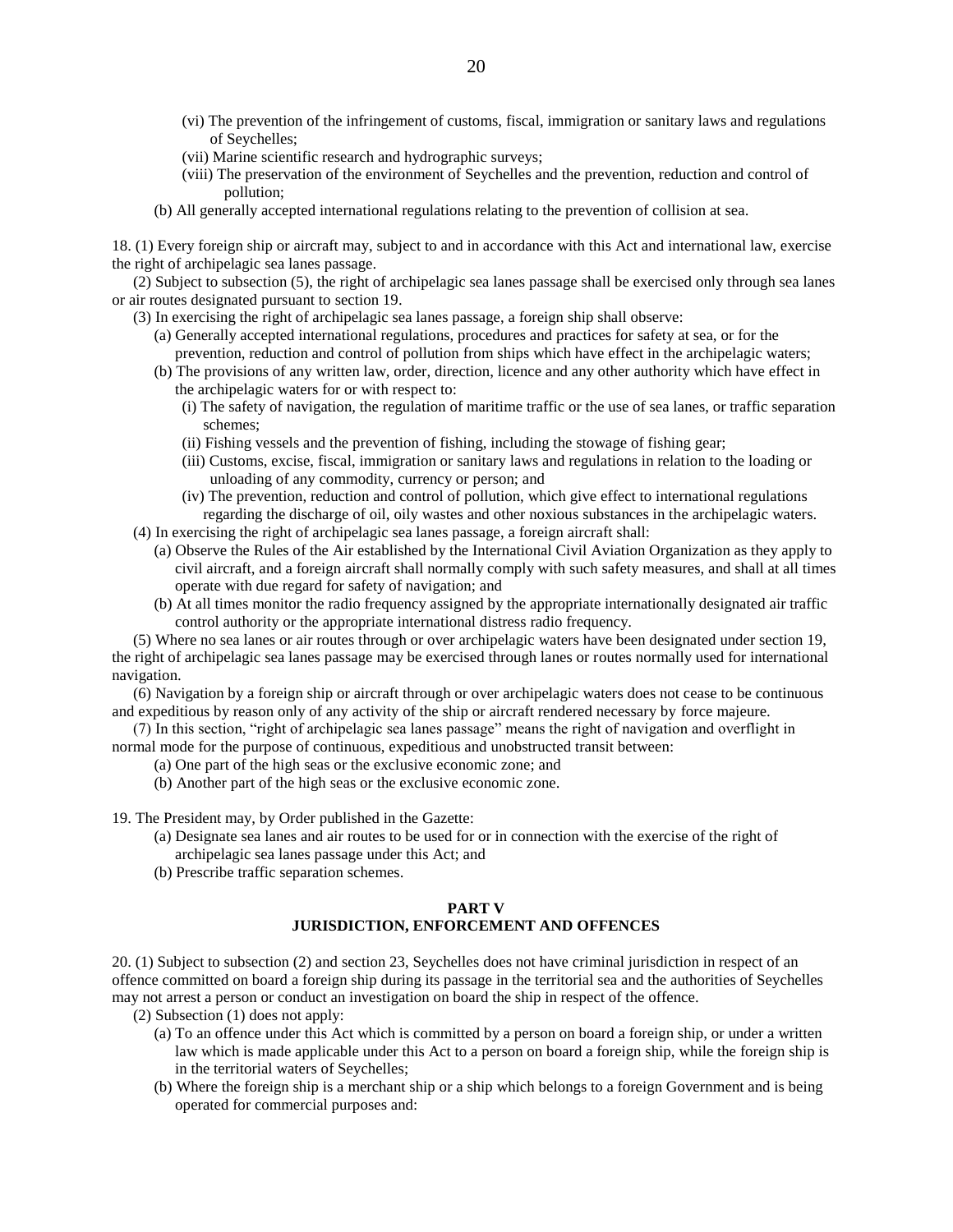(i) The consequences of the offence extend to Seychelles;

- (ii) The offence is of a kind likely to disturb the peace of Seychelles or good order of the territorial sea;
- (iii) The assistance of the authorities of Seychelles has been requested by the master of the ship or a diplomatic agent or consular officer of the flag State of the ship;
- (iv) The arrest or investigation is necessary for the suppression of illicit traffic in narcotic drugs or psychotropic substances; or

(v) The ship is passing through the territorial sea after leaving the internal waters of Seychelles. (3) The authorities of Seychelles may not:

(a) Arrest a person on board a foreign ship which is proceeding from a foreign port and passing through the territorial sea without entering internal waters of Seychelles in respect of a contravention committed before the ship entered the territorial sea; or

(b) Conduct an investigation on board a foreign ship in respect of the contravention:

Unless the authorities of Seychelles:

- (c) Have reasonable ground for believing that as a result of the contravention there has been a substantial discharge causing or threatening significant pollution of the marine environment; or
- (d) Have reasonable ground for believing that as a result of the contravention there has been a discharge causing major damage or the threat of major damage to the coastline of Seychelles or any resource of its territorial sea or exclusive economic zone.

 $(4)$  Where subsection  $(3)(c)$  applies, the authorities of Seychelles may, where the ship refuses to give the authorities information about its identity, port of registry, last and next ports of call and any other information required to establish whether contravention of a kind referred to in subsection (3)(c) has occurred, undertake a physical inspection of the ship.

(5) Where subsection (3)(d) applies, the authorities of Seychelles may, unless the ship has posted reasonable bond or other security, detain the ship until the determination of the case.

21. (1) Subject to this section, a foreign ship passing through the territorial sea may not be stopped or diverted for the purpose of exercising civil jurisdiction in relation to a person on board the ship.

(2) Subject to subsection (3), a person shall not arrest or levy execution against a foreign ship passing through the territorial sea for the purpose of any civil proceedings except where the proceedings are in respect of obligations or liabilities assumed or incurred in relation to the ship in the course, or for the purpose, of its voyage through the territorial sea.

(3) Subsection (2), in so far as it prohibits the arrest of, or levying execution against, a foreign ship, shall not apply in the case of a foreign ship which is lying in or passing through the territorial sea after leaving internal waters.

22. (1) A court in Seychelles has jurisdiction over the territory of Seychelles which includes the internal waters, the archipelagic waters and the territorial sea of Seychelles.

(2) The jurisdiction and power of the courts in Seychelles extend to the exclusive economic zone and the continental shelf of Seychelles for the purposes of giving effect to this Act and any other written law extended to the exclusive economic zone or the continental shelf under section 30.

23. (1) Where an authorized officer has reasonable ground to suspect that a foreign ship has contravened this Act or a written law which is enforceable under this Act or is involved in an activity which is prejudicial to the peace, good order or security of Seychelles in terms of section 17, the authorized officer may, in an area of the sea which falls within the jurisdiction of Seychelles under this Act or where international law confers such jurisdiction, without a warrant:

(a) Stop, board and search the ship for the purpose of investigating the contravention or the activity;

- (b) Require to be produced, examine and make copies of any licence or log book, ship record or other shipping document;
- (c) Arrest the ship;
- (d) Arrest the captain or person in charge of the ship or any other person on the ship or who participated in the contravention or activity referred to in this subsection.

(2) Where a ship has been arrested, the ship and its crew shall be taken into port and delivered into the custody of the court and be dealt with in accordance with this Act.

(3) Where a ship is brought before the court under subsection (2), the court may:

(a) Order that the ship be detained until the investigation in relation to the ship has been completed;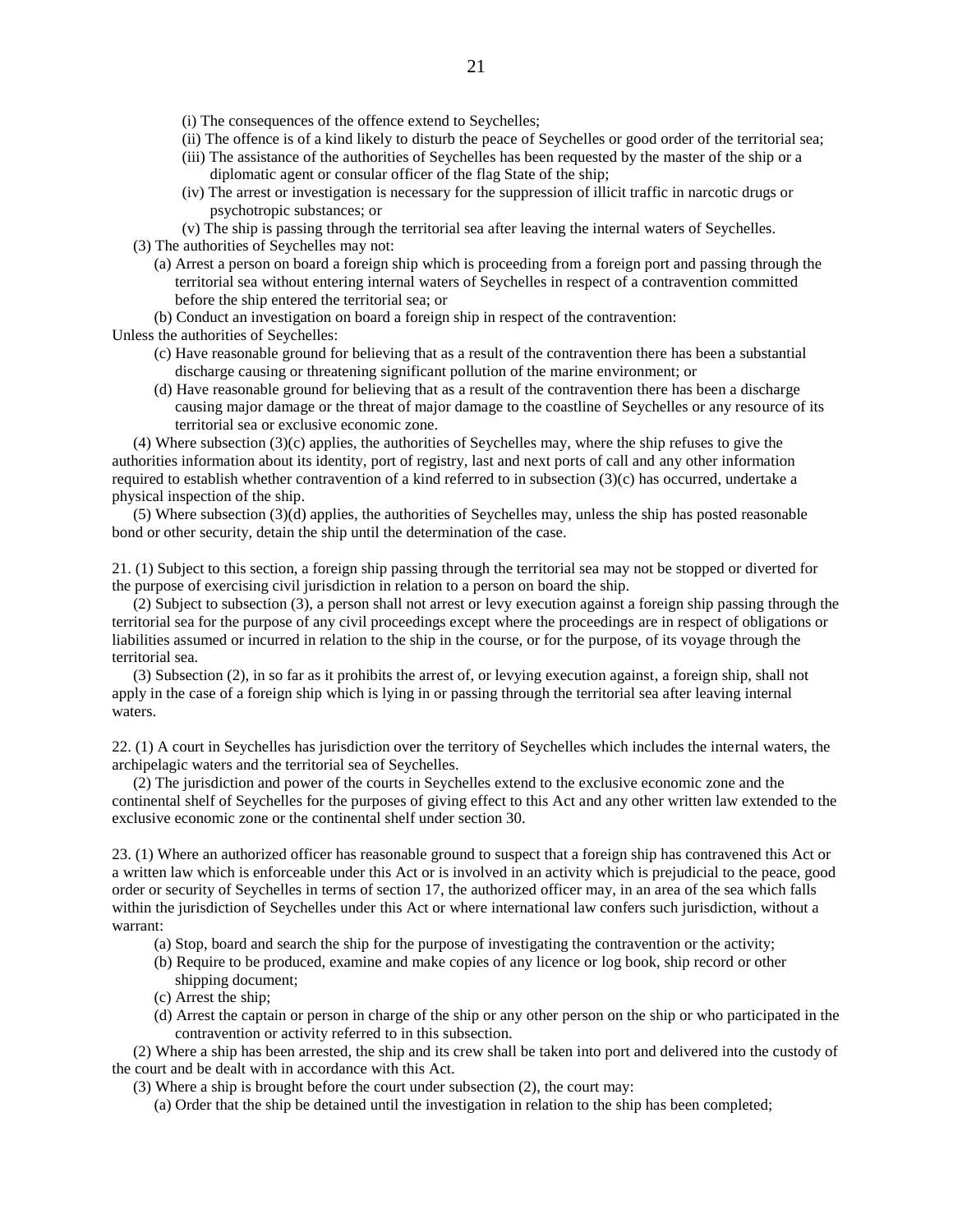- (b) Order that the ship be released upon the posting of reasonable bond or security;
- (c) Order the release of the captain or any other person referred to in subsection (1)(d) upon the posting of reasonable bond or security;
- (d) Where any bond or security cannot be posted under paragraph (b) or paragraph (c), order the detention of the ship, captain or other person, as the case may be.

(4) In the exercise of the functions under this section, an authorized officer shall take care not to endanger the safety of navigation or otherwise create any hazard to the ship or shall not bring the ship to an unsafe port or anchorage or expose the marine environment to any unreasonable risks.

(5) The President may, for the purpose of this Act, appoint any person as an authorized officer.

24. (1) Subject to subsection (2), where a foreign ship has contravened this Act or a written law which is enforceable under this Act or is involved in an activity which is prejudicial to the peace, good order or security of Seychelles in terms of section 17, each of the operator, captain, person in charge of the ship and members of the crew of the ship who participated in the contravention or activity is guilty of an offence and liable on conviction to a fine of R500,000 and imprisonment for 10 years.

(2) Unless an agreement to which the Republic of Seychelles and the foreign State where the ship is registered so provides, a court shall not, under subsection (1), impose a term of imprisonment on the operator, captain, person in charge or members of the crew of a ship in respect of an offence relating to the contravention of the fisheries laws of Seychelles.

(3) Notwithstanding any other written law, the court may, in addition to any sentence passed under subsection (1), order a person who has been convicted of an offence under the subsection to refund any expenses incurred by the authorities of Seychelles in connection with the pursuit, arrest and bringing into port of the ship and to make good any damage caused by or by the use of the ship or by a person on board the ship.

(4) An amount ordered to be paid under subsection (3) if unpaid is a civil debt in favour of the Republic of Seychelles and may be enforced as such.

(5) On a prosecution for an offence under subsection (1) it is a sufficient defence if the accused proves that the ship had, under section 17(4)(b), authority under this Act to do or engage in the act or activity which is the subject of the offence.

25. (1) Subject to this Act, a person shall not within the exclusive economic zone or on the continental shelf:

- (a) Explore or exploit any resources of the exclusive economic zone or the continental shelf;
- (b) Carry out any search or excavation;
- (c) Conduct any research;
- (d) Drill on or construct, maintain or operate any artificial island, offshore terminal, installation or other structure or device; or
- (e) Carry out any economic activity, except under or in accordance with an agreement with Seychelles under this Act or another written law.

(2) A person who contravenes subsection (1) is guilty of an offence and liable on conviction to a fine of R500,000 and imprisonment for 10 years.

26. A person who obstructs or hinders an authorized officer in the exercise of the officer's function, or prevents the officer in carrying out the officer's function, under this Act is guilty of an offence and liable on conviction to a fine of R 500,000 and imprisonment for 10 years.

#### **PART VI GENERAL**

27. The President shall cause to be prepared charts or lists of geographical coordinates specifying the geodetic datum, as the President thinks fits, showing all or any of the following matters:

(a) The baselines, low-water lines and any closing lines prescribed pursuant to section 5 (2);

(b) The seaward limits of the territorial sea, the continental shelf, or the exclusive economic zone;

(c) The axis of sea lanes, air routes or traffic separation schemes designated pursuant to section 19.

28. A document purporting to be certified by the President to be a true copy of a chart or list of geographical coordinates prepared pursuant to section 27 shall be received in any proceedings as conclusive evidence of any matter referred to in that section and shown in the document.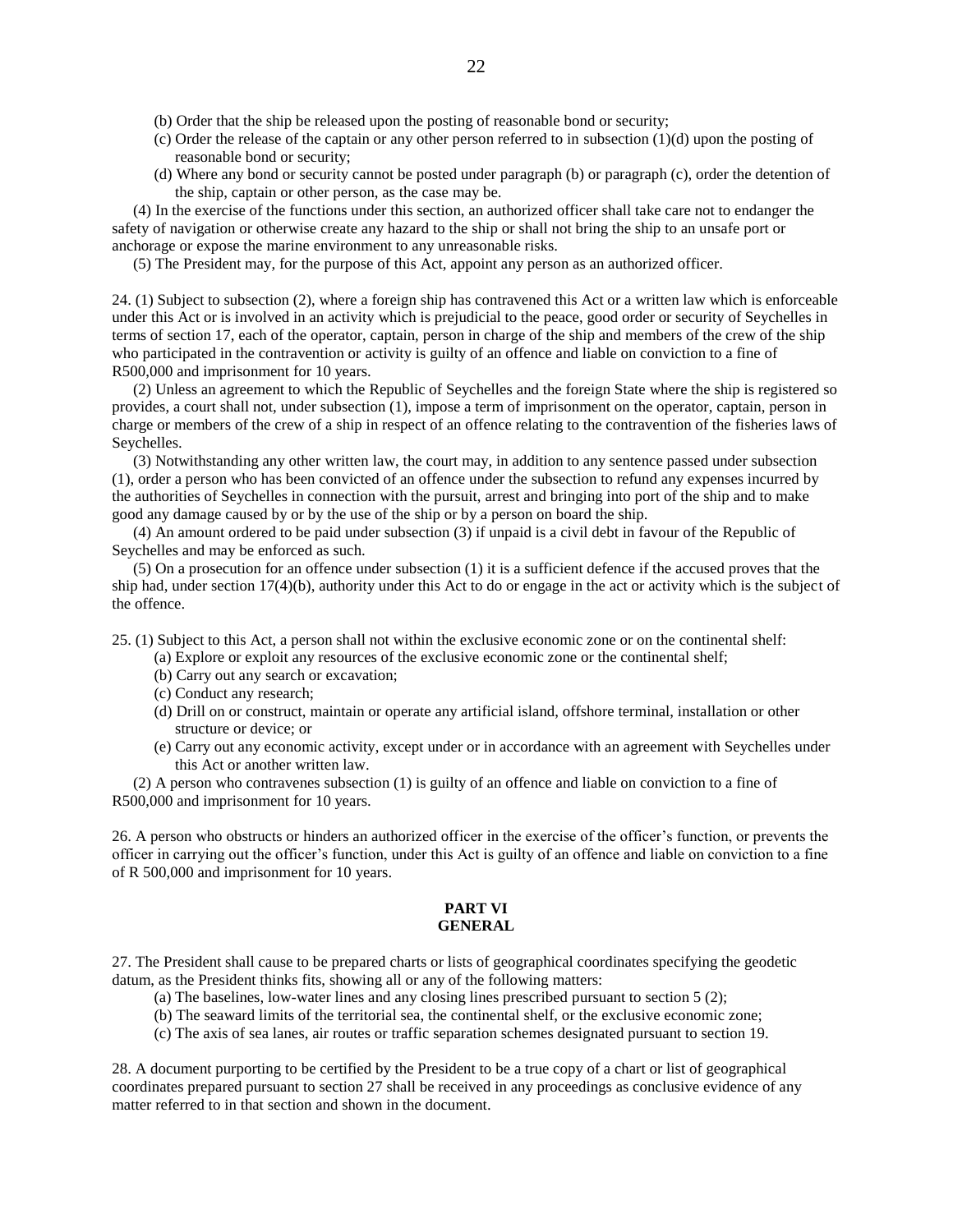29. The President shall cause:

- (a) Publicity to be given, in such manner as the President thinks appropriate, to charts or lists of geographical coordinates prepared pursuant to section 27; and
- (b) A copy of each such chart or list to be deposited with the Secretary-General of the United Nations.

30. (1) The President may, by Order published in the Gazette, extend, with such exceptions and modifications as may be specified in the Order, the application of any written law to the exclusive economic zone or the continental shelf or any part thereof, and an enactment so extended shall have effect in relation to the exclusive economic zone or the continental shelf as the case may be.

(2) An Order made under subsection (1) shall be consistent with the international obligations of Seychelles.

31. Where a provision of this Act is in conflict with the provision of any other written law, the provision of this Act shall prevail.

#### 32. (1) A reference in a written law:

- (a) To "territorial waters" shall, in relation to any period after the commencement of this Act, be deemed to be a reference to the territorial sea construed in accordance with section 4;
- (b) To a maritime zone shall, in relation to any such period, be construed in accordance with the provision of this Act relating to that zone.
- (2) In subsection  $(1)(b)$ , "maritime zone" means:
	- (a) The internal waters;
	- (b) The archipelagic waters;
	- (c) The territorial sea;
	- (d) The contiguous zone;
	- (e) The exclusive economic zone; or
	- (f) The continental shelf.

33. (1) The President may make such regulations as the President considers necessary for carrying out the purposes of this Act and without prejudice to the foregoing, the President may make regulations for all or any of the following matters:

- (a) The regulation of the conduct of any person in the archipelagic waters or territorial sea, in the exclusive economic zone or on the continental shelf;
- (b) Regulating, in relation to the exclusive economic zone:
	- (i) The exploration for, and exploitation, conservation and management of, natural resources (other than sedentary species) whether living or non-living, of the seabed, sub-soil and superjacent waters;
	- (ii) Other activities for the economic exploitation of the exclusive economic zone;
	- (iii) The protection and preservation of the marine environment and the prevention and control of marine pollution;
	- (iv) The construction, operation and use of artificial islands, installations and structures; and
	- (v) The authorization and control of marine scientific research;
- (c) Regulating, in relation to the continental shelf:
	- (i) The exploration for, and exploitation and management of, natural resources;
	- (ii) The preservation of the marine environment and the prevention and control of marine pollution;
	- (iii) The construction, operation and use of artificial islands, installations and structures; and
	- (iv) The authorization and control of marine scientific research;
- (d) Providing for such other matters as are necessary or expedient for giving full effect to the rights and jurisdiction of Seychelles in relation to the exclusive economic zone or the continental shelf;
- (e) Regulating, generally, the use of the internal waters, archipelagic waters or the territorial sea;
- (f) Providing for the exercise of powers and authorities in relation to the contiguous zone for the purposes of section 8(3);
- (g) Prescribing fees to be paid under this Act whether in connection with any activity or otherwise; and
- (h) Providing as punishment for the contravention of regulations made under this Act for a fine not exceeding R100,000 or imprisonment not exceeding 5 years or for both such fine and imprisonment.
- 34. (1) The Maritime Zones Act, 1977 is repealed.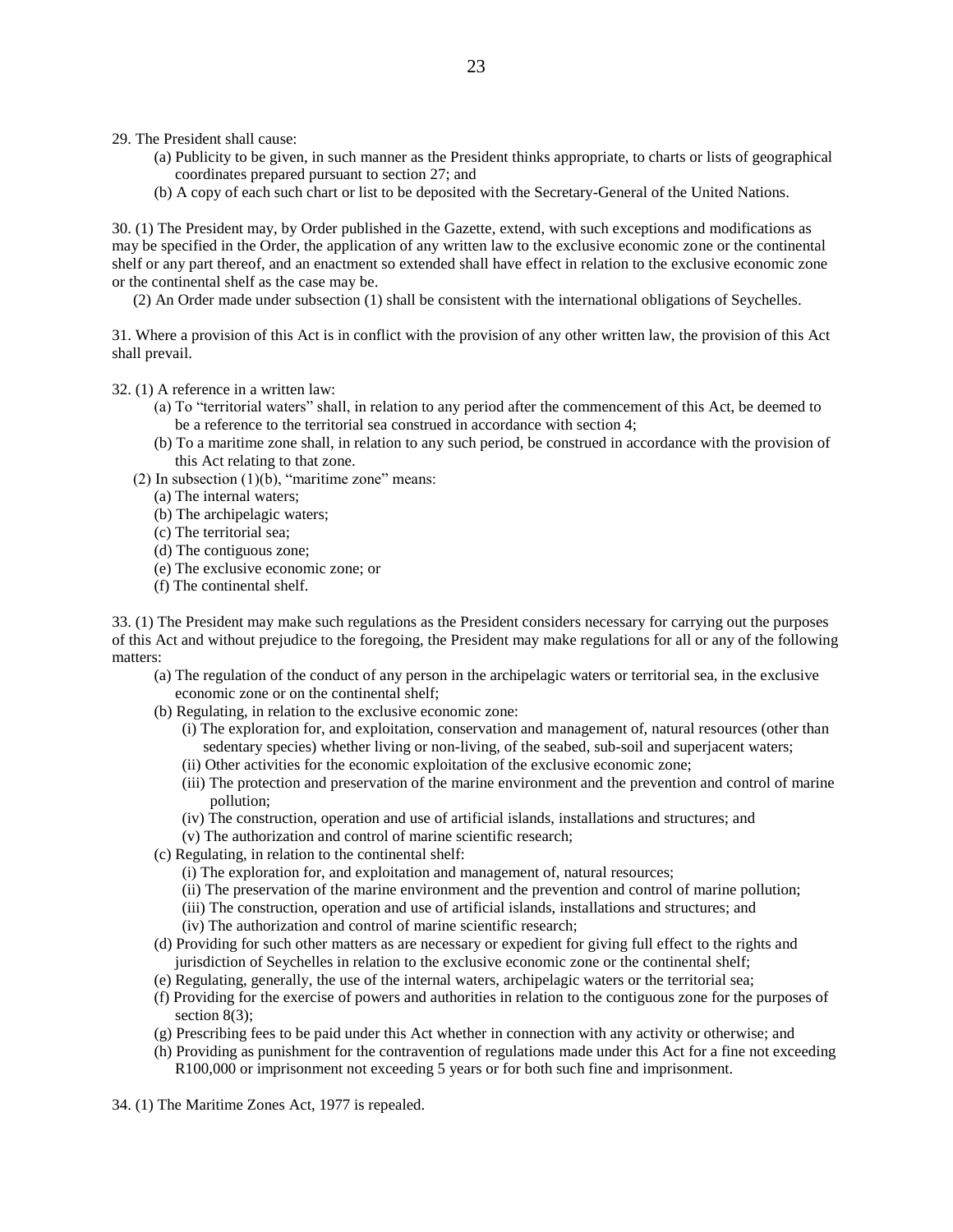(2) Notwithstanding the repeal of the Maritime Zones Act, 1977 by this Act, a statutory instrument made under the repealed Act and in force immediately before the commencement of this Act, shall continue in force as if made under this Act, until it is amended or repealed under this Act.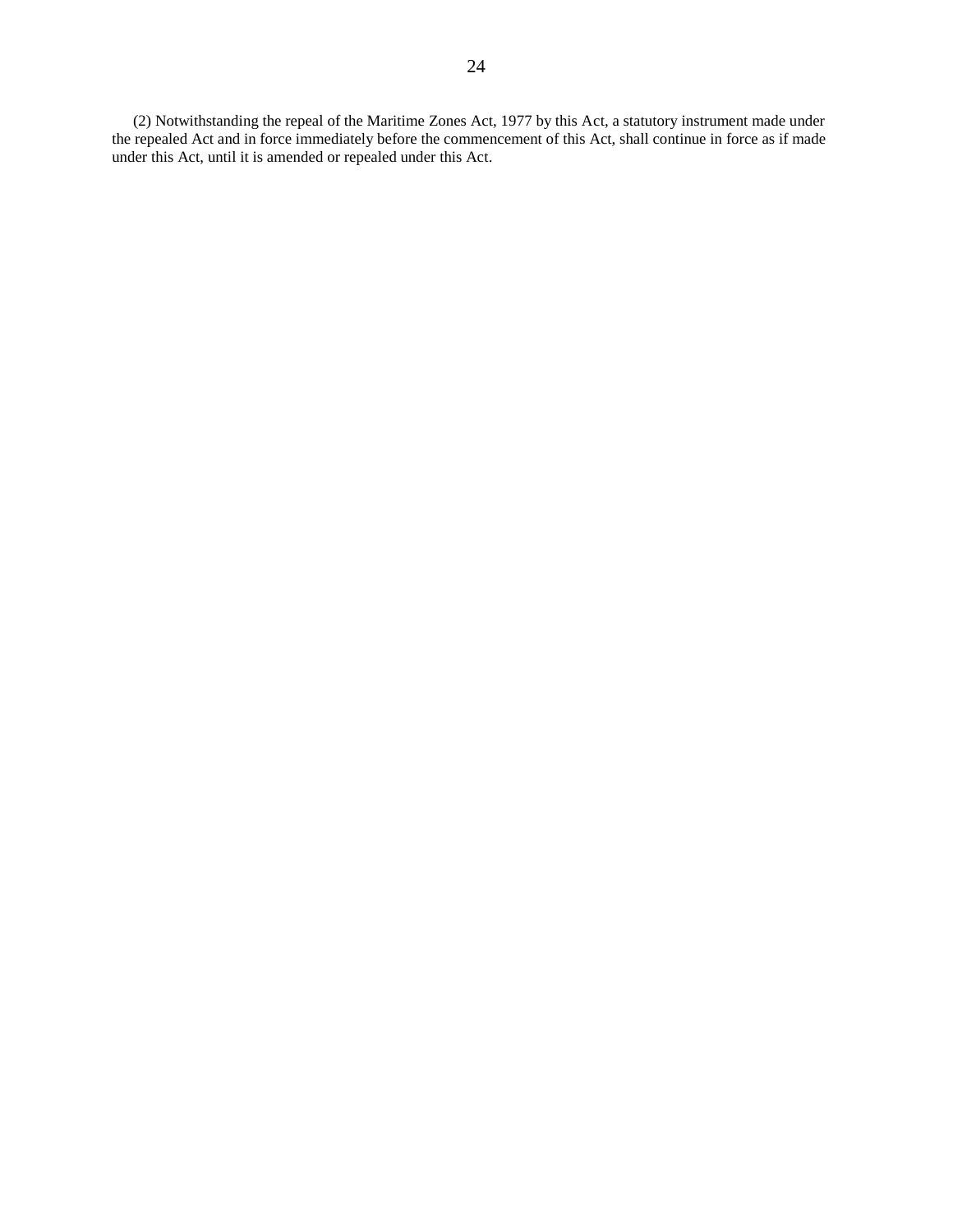#### **Annex 3**

## **United Nations Convention on the Law of the Sea** *Article 47 Archipelagic Baselines*

1. An archipelagic State may draw straight archipelagic baselines joining the outermost points of the outermost islands and drying reefs of the archipelago provided that within such baselines are included the main islands and an area in which the ratio of the area of the water to the area of the land, including atolls, is between 1 to 1 and 9 to 1.

2. The length of such baselines shall not exceed 100 nautical miles, except that up to 3 per cent of the total number of baselines enclosing any archipelago may exceed that length, up to a maximum length of 125 nautical miles.

3. The drawing of such baselines shall not depart to any appreciable extent from the general configuration of the archipelago.

4. Such baselines shall not be drawn to and from low-tide elevations, unless lighthouses or similar installations which are permanently above sea level have been built on them or where a low-tide elevation is situated wholly or partly at a distance not exceeding the breadth of the territorial sea from the nearest island.

5. The system of such baselines shall not be applied by an archipelagic State in such a manner as to cut off from the high seas or the exclusive economic zone the territorial sea of another State.

6. If a part of the archipelagic waters of an archipelagic State lies between two parts of an immediately adjacent neighbouring State, existing rights and all other legitimate interests which the latter State has traditionally exercised in such waters and all rights stipulated by agreement between those States shall continue and be respected.

7. For the purpose of computing the ratio of water to land under paragraph l, land areas may include waters lying within the fringing reefs of islands and atolls, including that part of a steep-sided oceanic plateau which is enclosed or nearly enclosed by a chain of limestone islands and drying reefs lying on the perimeter of the plateau.

8. The baselines drawn in accordance with this article shall be shown on charts of a scale or scales adequate for ascertaining their position. Alternatively, lists of geographical coordinates of points, specifying the geodetic datum, may be substituted.

9. The archipelagic State shall give due publicity to such charts or lists of geographical coordinates and shall deposit a copy of each such chart or list with the Secretary-General of the United Nations.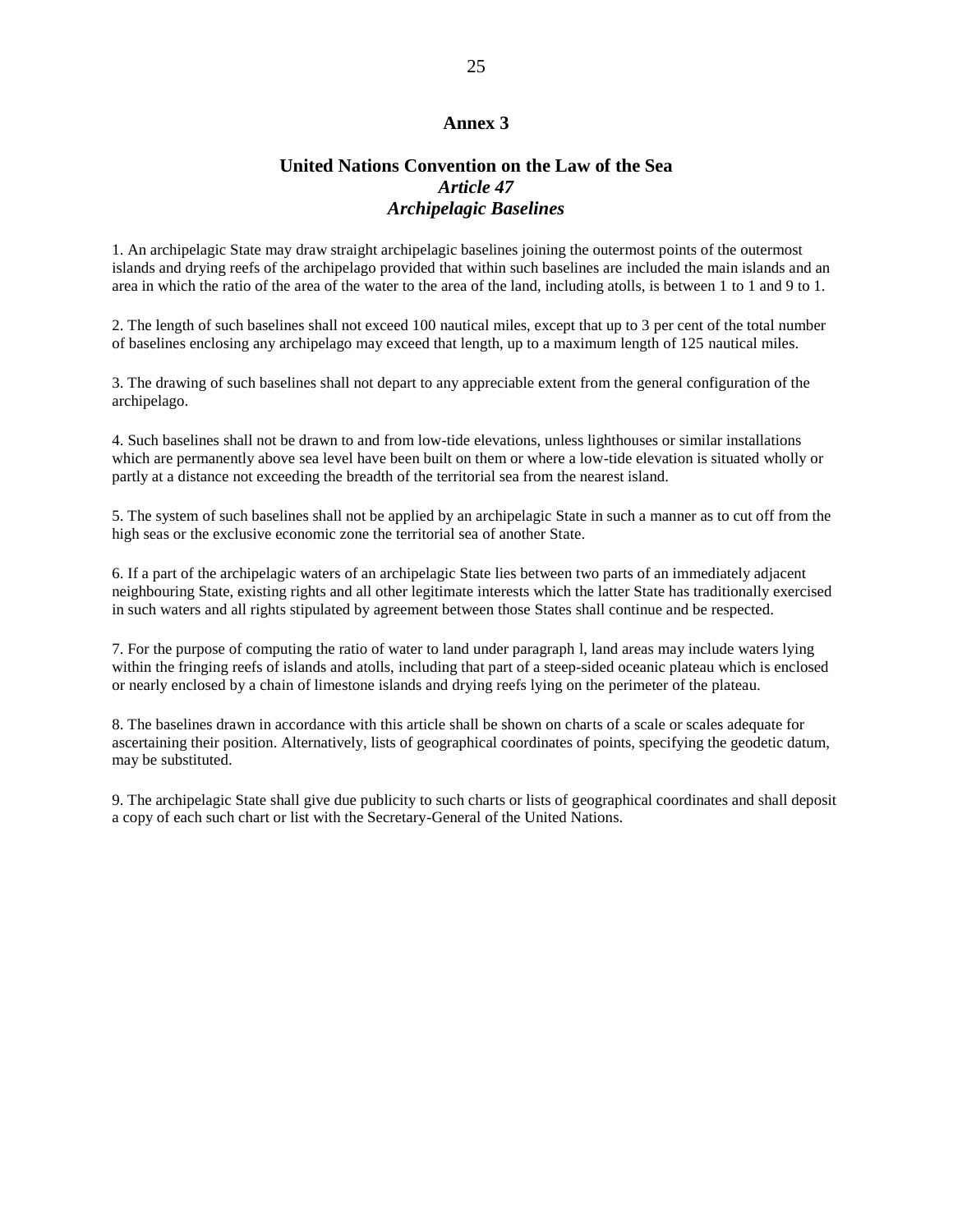## **Annex 4**

# **Archipelagic Baseline Segments**

| <b>Baseline</b><br><b>Segment</b> | Length<br>(nm) |  | <b>Baseline</b><br><b>Segment</b> | Length<br>(nm) |  | <b>Baseline</b><br><b>Segment</b> | Length<br>(nm) |
|-----------------------------------|----------------|--|-----------------------------------|----------------|--|-----------------------------------|----------------|
| Group 1                           |                |  |                                   |                |  |                                   |                |
| $1 - 2$                           | 2.7            |  | $16 - 17$                         | 0.1            |  | $31 - 32$                         | 5.0            |
| $2 - 3$                           | 1.1            |  | $17 - 18$                         | 0.1            |  | 32-33                             | 5.0            |
| $3-4$                             | 0.1            |  | 18-19                             | 0.1            |  | 33-34                             | 5.8            |
| $4 - 5$                           | 0.1            |  | 19-20                             | $0.2\,$        |  | 34-35                             | 0.5            |
| $5-6$                             | 1.0            |  | 20-21                             | 0.1            |  | 35-36                             | 0.3            |
| $6 - 7$                           | 5.0            |  | $21 - 22$                         | 4.5            |  | 36-37                             | 0.2            |
| $7 - 8$                           | 5.0            |  | $22 - 23$                         | 5.0            |  | 37-38                             | 0.2            |
| $8-9$                             | 5.0            |  | $23 - 24$                         | 5.0            |  | 38-39                             | 0.4            |
| $9-10$                            | 3.9            |  | $24 - 25$                         | 2.6            |  | 39-40                             | 0.6            |
| $10 - 11$                         | 5.0            |  | $25 - 26$                         | $0.2\,$        |  | $40 - 41$                         | 1.3            |
| $11 - 12$                         | 5.0            |  | 26-27                             | 0.3            |  | 41-42                             | 6.1            |
| $12-13$                           | 5.0            |  | 27-28                             | 0.1            |  | 42-43                             | 6.1            |
| $13 - 14$                         | 2.1            |  | 28-29                             | 5.0            |  | 43-44                             | 0.2            |
| $14 - 15$                         | 0.3            |  | 29-30                             | 5.0            |  | 44-45                             | 4.4            |
| $15-16$                           | 0.1            |  | $30 - 31$                         | 5.0            |  | $45 - 1$                          | 4.3            |
|                                   |                |  | Group 2                           |                |  |                                   |                |
| 46-47                             | 5.0            |  | 62-63                             | 6.7            |  | 78-79                             | 4.9            |
| 47-48                             | 5.4            |  | 63-64                             | 6.7            |  | 79-80                             | 4.9            |
| 48-49                             | 4.6            |  | 64-65                             | 6.7            |  | 80-81                             | 0.5            |
| 49-50                             | 0.9            |  | 65-66                             | 6.7            |  | 81-82                             | 1.1            |
| $50 - 51$                         | 1.5            |  | 66-67                             | 6.7            |  | 82-83                             | 0.5            |
| 51-52                             | 1.1            |  | 67-68                             | 5.8            |  | 83-84                             | 6.1            |
| 52-53                             | 2.1            |  | 68-69                             | 7.6            |  | 84-85                             | 1.7            |
| 53-54                             | 1.5            |  | 69-70                             | 6.7            |  | 85-86                             | 1.4            |
| 54-55                             | 1.1            |  | 70-71                             | 0.1            |  | 86-87                             | 0.6            |
| 55-56                             | 1.4            |  | 71-72                             | 0.1            |  | 87-88                             | 0.5            |
| 56-57                             | 1.3            |  | 72-73                             | 0.3            |  | 88-89                             | 5.4            |
| 57-58                             | 0.4            |  | 73-74                             | 0.1            |  | 89-90                             | 5.0            |
| 58-59                             | 0.7            |  | 74-75                             | 0.1            |  | 90-91                             | 5.0            |
| 59-60                             | 1.9            |  | 75-76                             | 0.1            |  | 91-91                             | 5.0            |